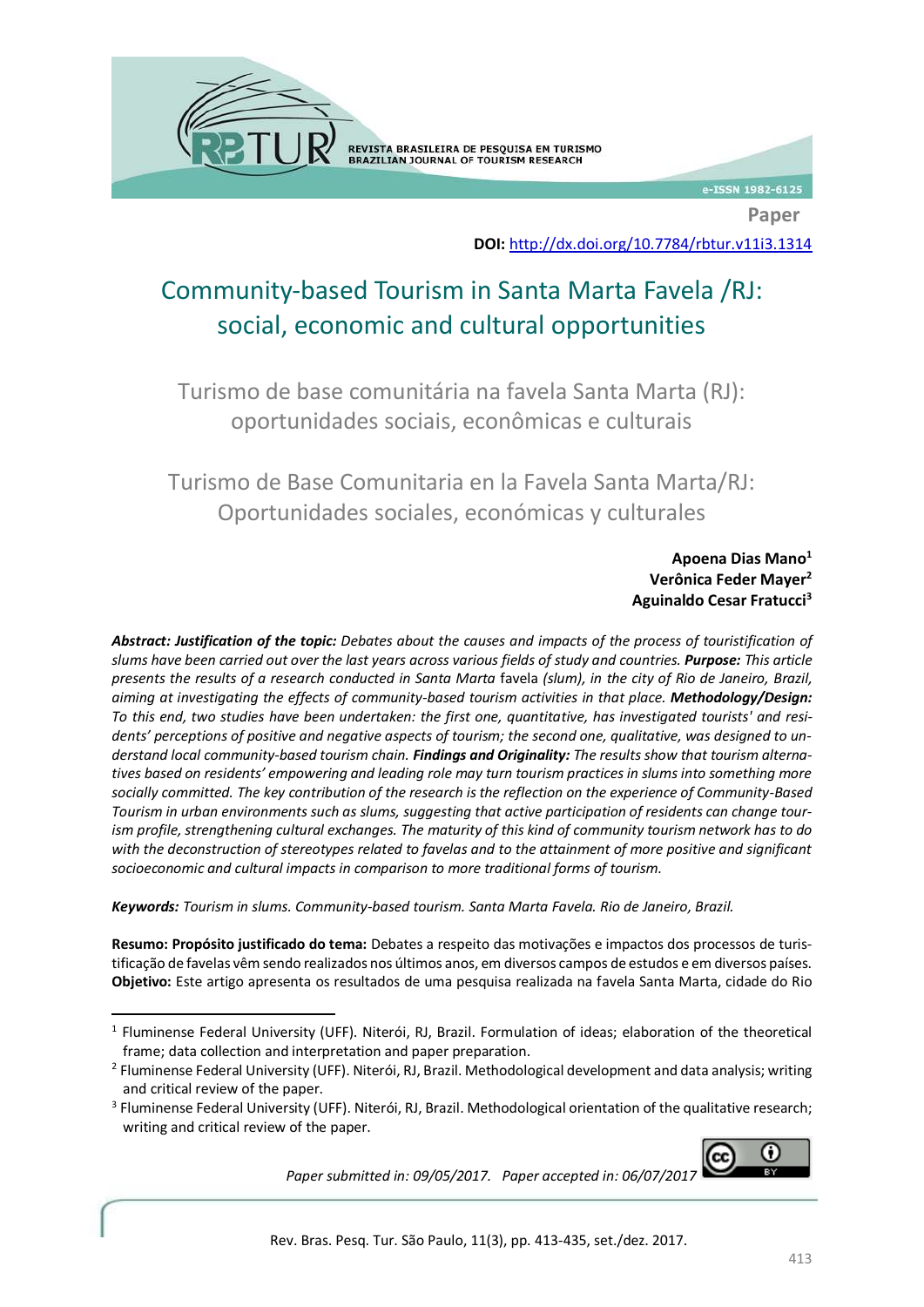

de Janeiro, com a intenção de se investigar os efeitos do turismo de base comunitária nas atividades turísticas que ocorrem naquele local. **Metodologia/Design:** Para isso, foram realizados dois estudos: o primeiro, quantitativo, investigou as percepções de turistas e de moradores sobre aspectos positivos e negativos do turismo; o segundo, qualitativo, dedicou-se a compreender a cadeia de turismo de base comunitária local. **Resultados e originalidade do documento:** Os resultados indicam que alternativas de turismo baseadas no empoderamento e no protagonismo dos moradores podem tornar a prática turística em favelas socialmente mais comprometida. A contribuição central da pesquisa é a reflexão sobre a experiência do Turismo de Base Comunitária em ambientes urbanos como as favelas, indicando que a participação ativa dos moradores pode modificar o perfil do turismo, potencializando as trocas culturais em detrimento da simples observação da pobreza. O amadurecimento desse tipo de rede de turismo comunitário está relacionado à desconstrução de estereótipos relacionados às favelas e à obtenção de impactos socioeconômicos e culturais mais positivos e significativos em comparação às formas mais tradicionais de turismo.

**Palavras-chave:** Turismo em favelas. Turismo de base comunitária. Favela Santa Marta. Rio de Janeiro, Brasil.

*Resumen: Propósito justificado del tema: Debates acerca de las motivaciones y los impactos de los procesos de turistificación de las favelas se han llevado a cabo en los últimos años en diversos campos de estudio y en varios países. Objetivo: Este artículo presenta los resultados de una investigación realizada en la favela Santa Marta, ciudad de Río de Janeiro, con la intención de investigar los efectos del turismo de base comunitaria en las actividades turísticas que se desarrollan en este local. Metodología/Design: Se realizaron dos estudios: el primero, cuantitativo, investigó las percepciones de turistas y residentes sobre aspectos positivos y negativos del turismo; El segundo, cualitativo, se dedicó a comprender la red de turismo local basada en la comunidad. Resultados y originalidad del documento: Los resultados permiten afirmar que las alternativas turísticas basadas en el empoderamiento y el protagonismo de los residentes pueden hacer que la práctica turística en favelas sea más comprometida socialmente. La maduración de esta red de turismo comunitario está relacionada con la deconstrucción de estereotipos relacionados con favelas y la obtención de importantes impactos socioeconómicos y culturales en comparación con las formas tradicionales de turismo.*

*Palavras clave: Turismo en favelas. Tturismo de base comunitária. Favela Santa Marta. Rio de Janeiro. Brasil.*

#### **1 INTRODUCTION**

The interest and search for differentiated travel experiences, due mostly to new standards of consumption in the twentiethfirst century, have led to an increasing popularity of tourism activities in urban regions characterized by social-economic contrasts (Cejas, 2006; Ma, 2010). Worldwide known as slum tourism (Cejas, 2006; Spampinato 2009, Klepsch, 2010), in Brazil, this controversial phenomenon has had significant international highlight due to tourism practiced in the favelas of Rio de Janeiro (Machado, 2007; Freire-Medeiros, 2009; Spampinato, 2009; Rodrigues, 2014; Menezes, 2014).

Recently, the demand for tourist itineraries (Cisne & Gastal, 2011) in Rio's slums has become more evident due to the spotlight of international attention on Brazil because of events such as the Soccer World Cup in 2014 and the Olympic and Paralympic Games in 2016 (Freire-Medeiros, Coelho & Monteiro, 2012; Rodrigues, 2014). Similarly, another important reason for further discussion about the development of tourists' movement in those places has been the public funding policies in the controversial project of UPPs (Peacemaker Police Units) in the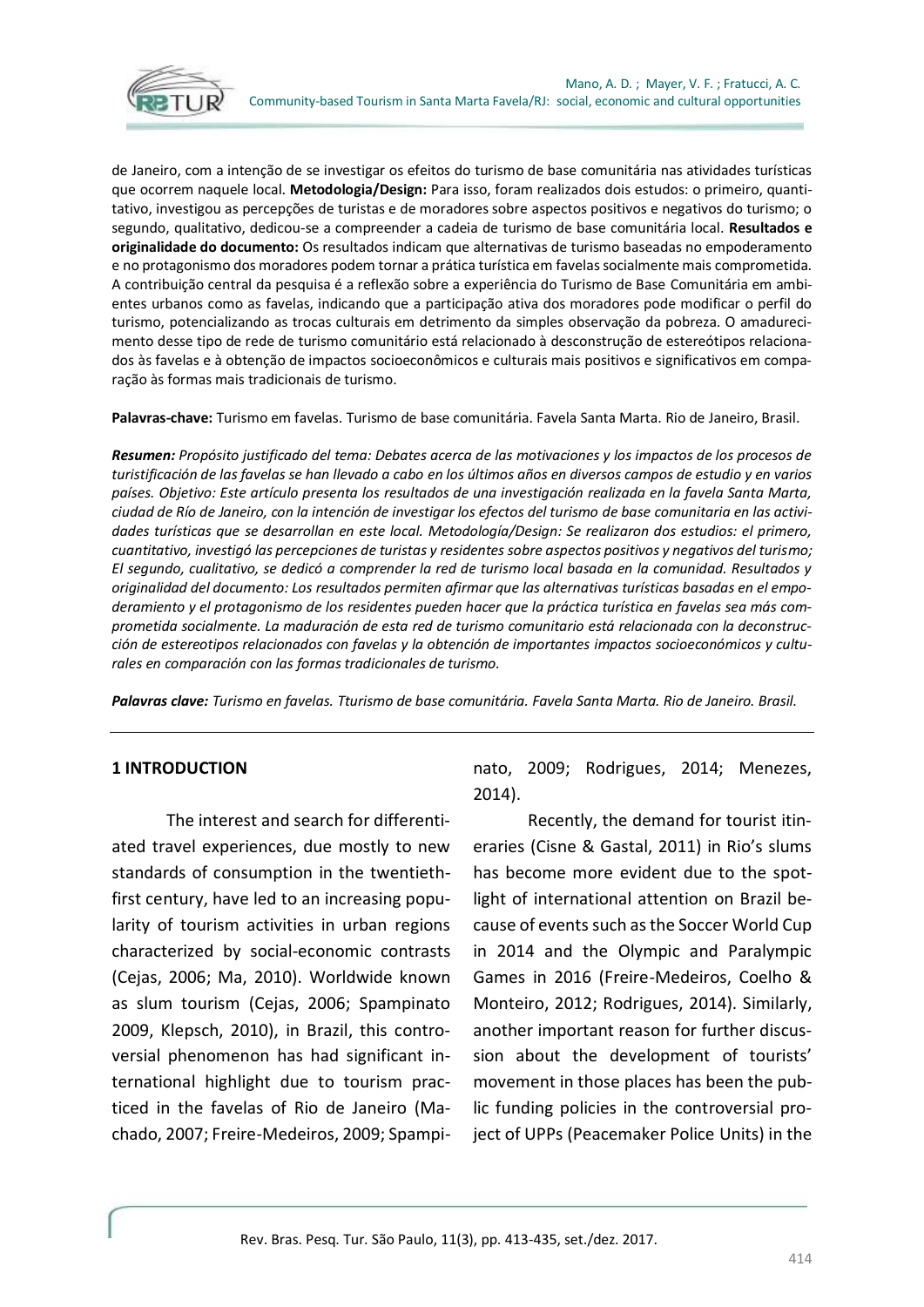

slums of the city of Rio de Janeiro. (Carvalho & Silva, 2012; Menezes, 2014).

Along with the increasing touristification processes of slums (Knafoo, 1996; Fratucci, 2008), one sees the rise of debates and critiques as for reasons and interests of social actors for tourist activities yielded by those processes. Istourism in slums a process of commodification and spectacularization of poverty? Is it caused by the willingness of visitors to help the residents of those areas? Or yet, is it a form of opportunism on the part of the residents? This topic has been gradually analyzed by authors from different fields (Cejas, 2006; Freire-Medeiros, 2009, Ma, 2010; Silva et al., 2015).

Many papers related to this theme point that, in general, the planning of tourism activities in slums takes little account of the impacts on the location (Machado, 2007; Spampinato, 2009; Catão, 2014). It is argued that the growth of tourism in favelas can generate positive and negative effects, such as job creation, income distribution, social value, cultural commodification, and processes of gentrification (Gaffney, 2013).

Based on the assumption that the leading role in decision-making regarding the activities and tourist services should belong to residents, Community-Based Tourism (CBT) places itself as an alternative for slums local development (Spampinato, 2009; Klepsch, 2010).

Gomez et al. (2015) refer to CBT as a new way of making tourism opposed to mass tourism that emerges as an initiative with the potential of social change and local sustainable development. The design of these initiatives contradicts procedures of traditional

travel, dominated by market forces.

In this context, research linking Slum Tourism and Community-Based Tourism can contribute to encourage the expansion of tourism activities that have as common goal the local sustainable development.

In keeping with Klepsch's (2010), view, tourism activities with little planning and local community commitment in decision-making process cause numerous adverse impacts, thus, we considered opportune to analyze and record the way in which CBT has been taking place on the first touristified favela in Rio de Janeiro. To this end, we conducted surveys in Santa Marta favela, located in Botafogo neighborhood, in the South Zone of Rio de Janeiro, whose results are presented here. The primary objective of this study is to analyze and discuss both practices and effects of a CBT initiative in that Rio de Janeiro slum.

As initial assumptions, several points of discussion on the topic have been considered, such as the recurrent argument that "slum tourism is a zoo of poverty" (Rodrigues, 2014); both negative and positive economic impacts; social and cultural improvement; results of community participation in tourism development, among others. We consider that the results of this research become a relevant database to feed numerous and timely debates on the theme.

This article is structured from two studies undertaken on the topic. The first one includes a quantitative research that compares the perceptions of residents and tourists regarding the motivations for tourism in Santa Marta favela and their insights on CBT concepts and services. As observed by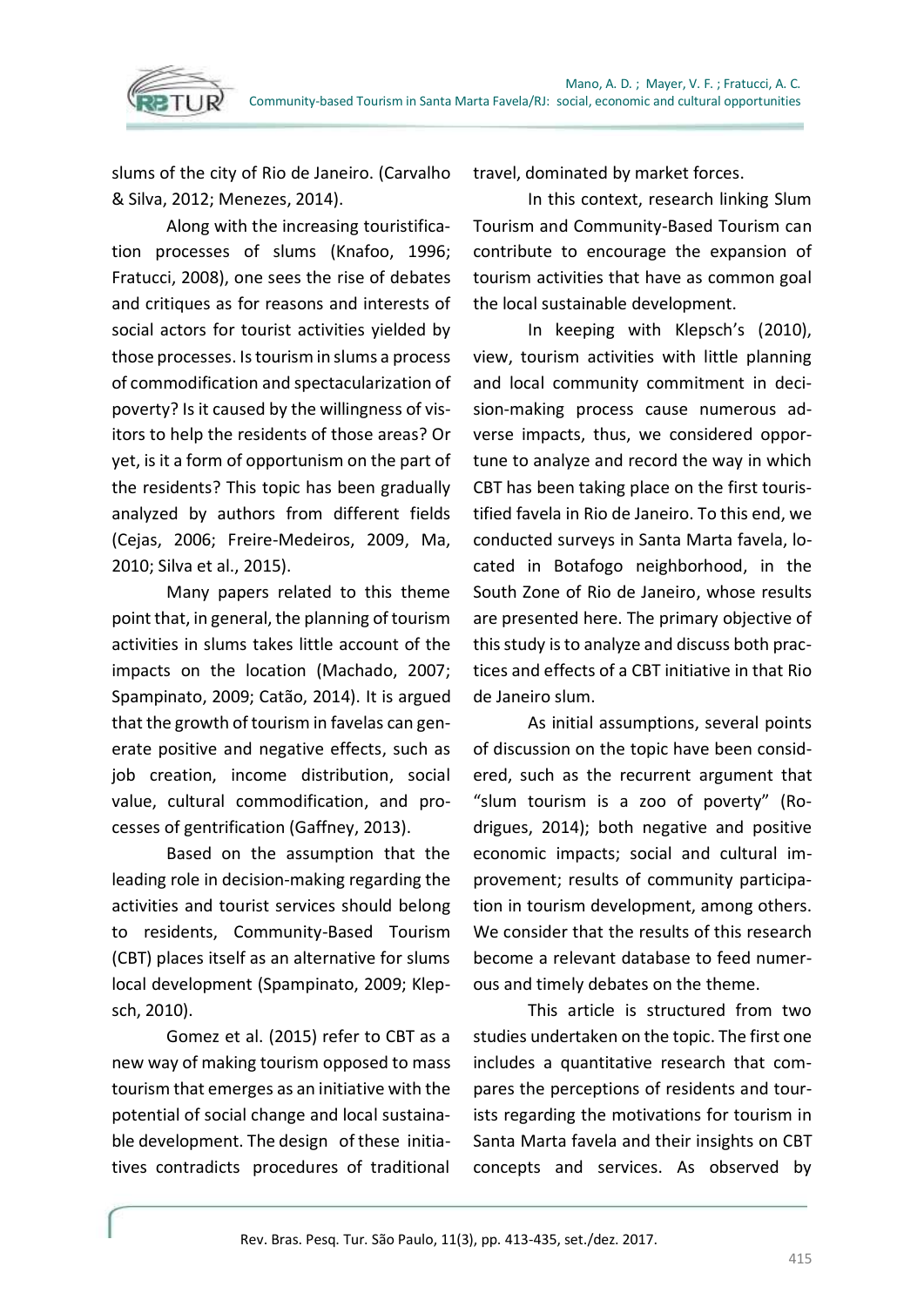

Sharpley (2014), surveys aiming at identifying and explaining both the perception and the relationship between local communities and tourists rarely consider the study of the relation visitor-visited (Smith, 1999).

The second study includes a qualitative research that explores and analyses the current CBT productive chain at Santa Marta favela. Based on the first survey results, we conducted semi-structured interviews in our visits to the favela, aiming to clarify some topics and deepen concepts related to residents' perceptions that comprise that CBT network. As observed by Woosnam (2012, p. 315) the present literature on CBT "does not consider how residents' feelings towards tourists (on an individual level) may potentially influence their attitudes about tourism." Trying to close this gap, we have sought to capture and understand the personal opinions of social actors involved with CBT in Santa Marta favela.

## **2 TOURISM IN SLUMS: OPPORTUNITY OR OPPORTUNISM?**

Although tourism in Brazil and mainly in Rio de Janeiro is related to tropical beaches, Carnival, and samba (Freire-Medeiros, 2009), a negative image of the country is also perceived at the international level, linked to crime and international drug trafficking in the city, particularly in slums (Carvalho & Silva, 2012). Nevertheless, it is correct to affirm that slum tourism has become a new phenomenon in the city of Rio de Janeiro (Freire-Medeiros, 2009).

As already mentioned, this trend has prompted discussion and debate on the ethical reasons that trigger such tourist interest. Freire-Medeiros (2009) considers that it is natural that the commodification of those places may cause social, ethical, and moral conflicts. According to some authors, however, as much as they intend to contribute, visitors do not know exactly the final impact of tourism activities on slums residents (Freire-Medeiros, 2009; Ma, 2010).

As for the development of itineraries called favela tours, some authors point that initially, the experience offered to tourists was limited to the observation of slums' ordinary life and work routine. Studies highlight that these activities can characterize the commodification of poverty, which occurs when the external tourist intermediary produces an experience to serve their interests better, spectacularizing the slum environment of social-economic contrasts (Cejas, 2006; Klepsch, 2010).

By observing such negative impacts on their place of conviviality, some residents of urban areas classified as touristic favelas (Freire-Medeiros, et al., 2013) started to organize themselves to offer tourist itineraries more consistent to their reality and values. Thus, they began to provide experiences to visitors idealizing the deconstruction of stereotypes and show favelas' local diversity (Rodrigues, 2014). This operationalization led by local community had as guiding principles the fundamental concepts of CBT (Bursztyn & Bartholo, 2012).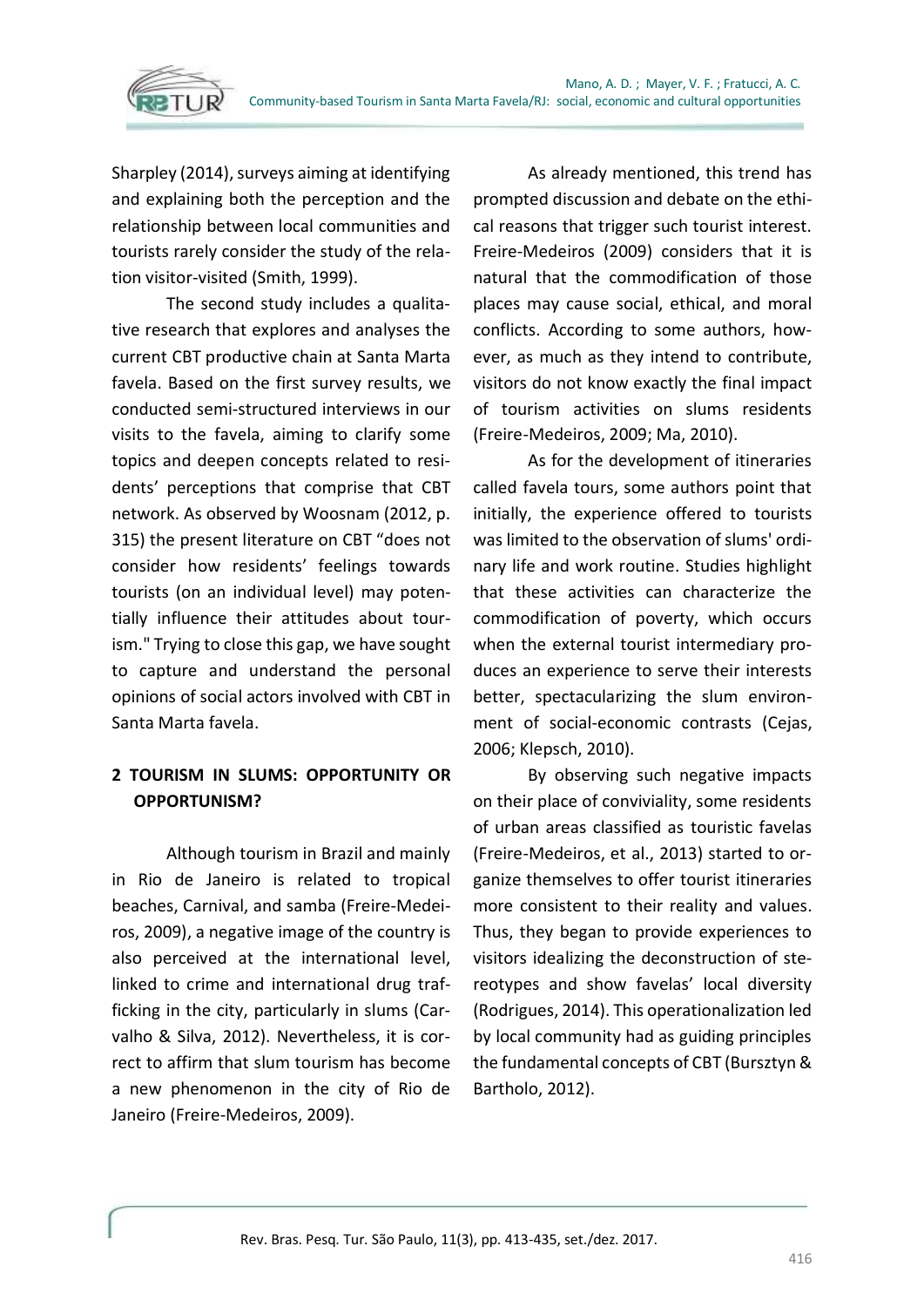

For a better understanding of what CBT is, one should consider that there is no consensus definition of the term, it emerges from many academic fields. CBT does not represent just another market segment, but the possibility of a new paradigm, a more responsible form of planning and executing the tourist experience in less affluent areas from economic indicators and basic urban infrastructure (Machado, 2007; Irving, 2009; Fabrino, 2013).

It is worth noting that in CBT the economic relations are enriched by other elements that transcend the rationality of immediate profit (Fabrino, 2013). These features contribute to the process of validation of identity and local belonging, to the way of life and social and economic well-being of populations through the relationship between tourists and residents (Sansolo & Bursztyn, 2009).

In this sense, the primary objective of CBT focuses on long-term local development, based on a more equitable and lasting social model of development. Such strategy understands tourism not just as an object of profit in the hands of a few operators and businesspeople, but as activities that can be beneficial to many other social actors (Machado, 2007; Rodrigues, 2014; Catão, 2014).

Within this context, Nunkoo and Gursoy (2012) point out the importance, for researchers, scholars, and other social actors, of understanding the community support as a component of sustainable tourism development in communities. Fabrino (2013) reaffirms that one of the great differences of this tourism development proposal lies in the possibility of the tourist to get to know and interact with community dynamics. And this proposal usually takes place from the establishment of a dialogical relation between visitors and visited, based on the dialogue, the recognition of the other, the exchange and the sharing of experiences.

## **3.1 Community-Based Slum Tourism**

It is vital to realize that the tourism phenomenon is basically composed of the encounter of alterities that may produce acculturation processes of varying intensity, but inevitable. According to Garcia, Macía & Vazques (2015) at the social-cultural level, interactions that take place between the visitor and the visited may result in new social and cultural opportunities or generate feelings of affliction, pressure, and nuisance, threatening residents' local identity and social reality.

Some studies have already been undertaken relating CBT to slum tourism. Spampinato (2009) concluded her work carried out at Rocinha favela in Rio de Janeiro, stating that it is possible to think of tourism in an integrated way to slums territory, including and benefiting the local community in its productive arrangements. The author understands that, if tourism is thoroughly planned, the activities resulting may serve as encouragement for social, economic, and cultural appreciation of slums (Spampinato, 2009).

Reflecting on *favela tour* itineraries, the author highlights that during her study, tourism activities were not satisfactory for the community, its leaderships and not even for its residents (Spampinato, 2009). It is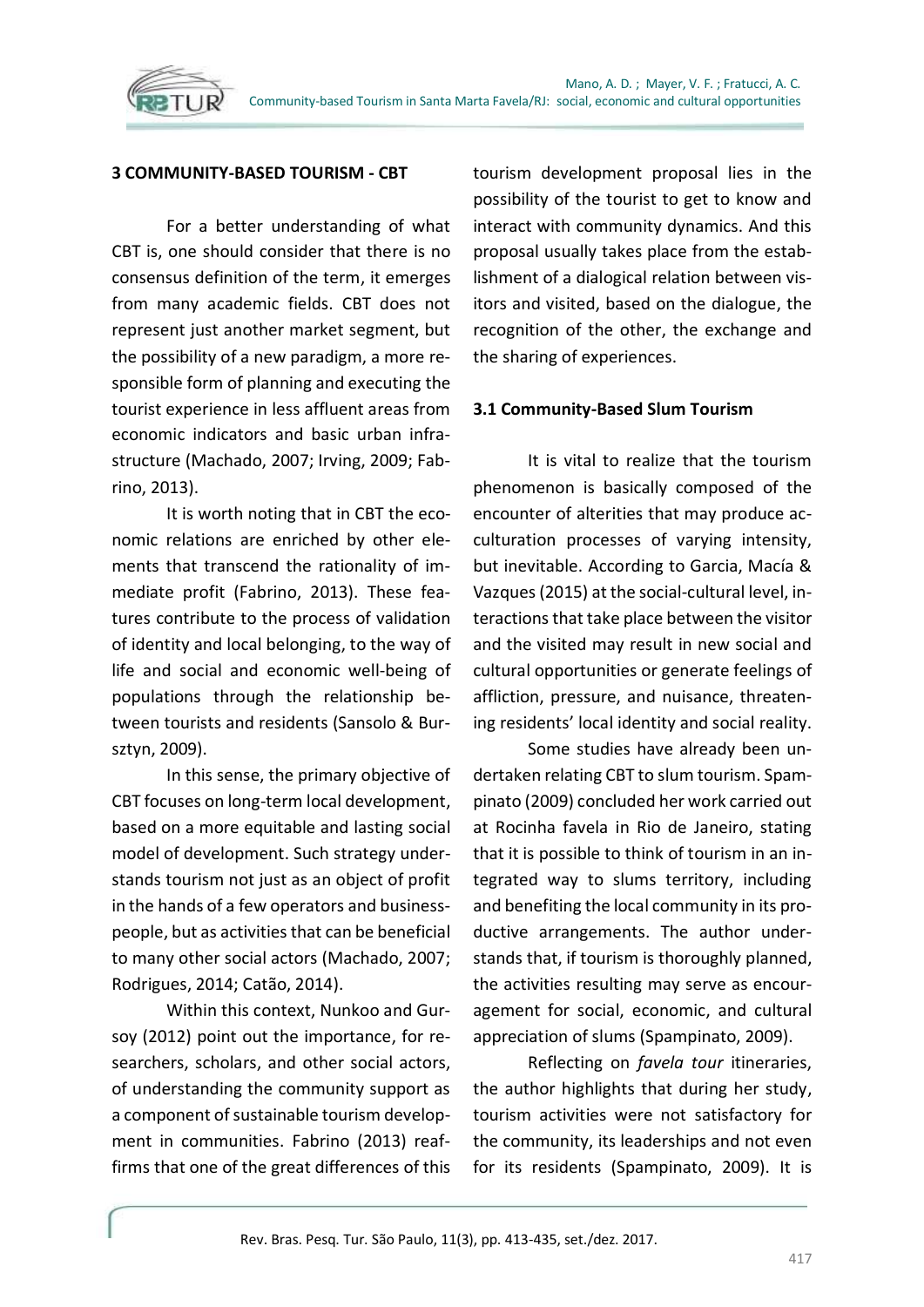

worth observing that those more popular itineraries are carried out in military jeeptype vehicles, through the main streets of the favelas and stopping at places previously determined by agents from outside the visited favela (Rodrigues, 2014). According to this tour model, the favela alleys, potential meeting places, social and subjective constructions, are reduced to a small setting of observation for tourists and some few economic exchanges (Machado, 2007). As a result of the experience offered, the visitor is led to see the resident as a representative of poverty, while the resident, on the other hand, sees the visitor as a representative of the opportunity to earn some money.

The desire for new experiences and not just for new products and services or observing new things leads us to note the presence of a new characteristic in tourism demand. The interest of visitors has been gradually shifting, once they now value specific aspects of visited places' culture at the expense of cultural icons (SNV, 2009 apud Bursztyn & Bartholo, 2012).

## **3.2 Community-Based Tourism in Santa Marta favela/RJ**

Perhaps one of the most famous touristic favelas in Rio de Janeiro is Santa Marta, located Botafogo neighborhood, in the city's southern zone. The 50,000-square meter territory that received its first residents around 1930 is currently inhabited by approximately 5,000 people (Freire-Medeiros, Vilarouca & Menezes, 2012). Its popularity in the tourism market took place mainly after the recording of the video clip "They don't care about us,"

by the American singer Michael Jackson (Freire-Medeiros et al., 2012). It was a huge hit, although local authorities at that time stood against the artist's decision of recording in the favela, saying that the video clip would denigrate the image of Rio de Janeiro. After a couple of years, the tourism potential was acknowledged and the recording location was re-functionalized as a thematic space of the artist (Rodrigues, 2014).

In 2010, the program Rio Top Tour was organized by Rio de Janeiro State as a first CBT public project in a favela. That proposal searched to promote local tourism, proposing that activities would be conducted by Santa Marta's community itself. Despite the premature end of the project by public authorities, it is still possible to notice some of its legacies: the development of attractions and tourism professionals, the local population's awareness of CBT and the formation of opinion of residents about slum tourism.

The fact is that tourism activities promoted by the community became a daily reality in that territory (Rodrigues, 2014). Nowadays, approximately 20 tour guides take part in Santa Marta's Tour Guides Committee and traditional companies that used to promote tourism activities in jeeps are not providing services in the favela anymore (Rodrigues, 2014).

The development of tourism demand in Santa Marta favela has also been benefited by UPPs project, a new model of policing that involves constant monitoring through the accomplishment of periodic police approaches, the use of surveillance cameras installed at several points of the hill and different appro-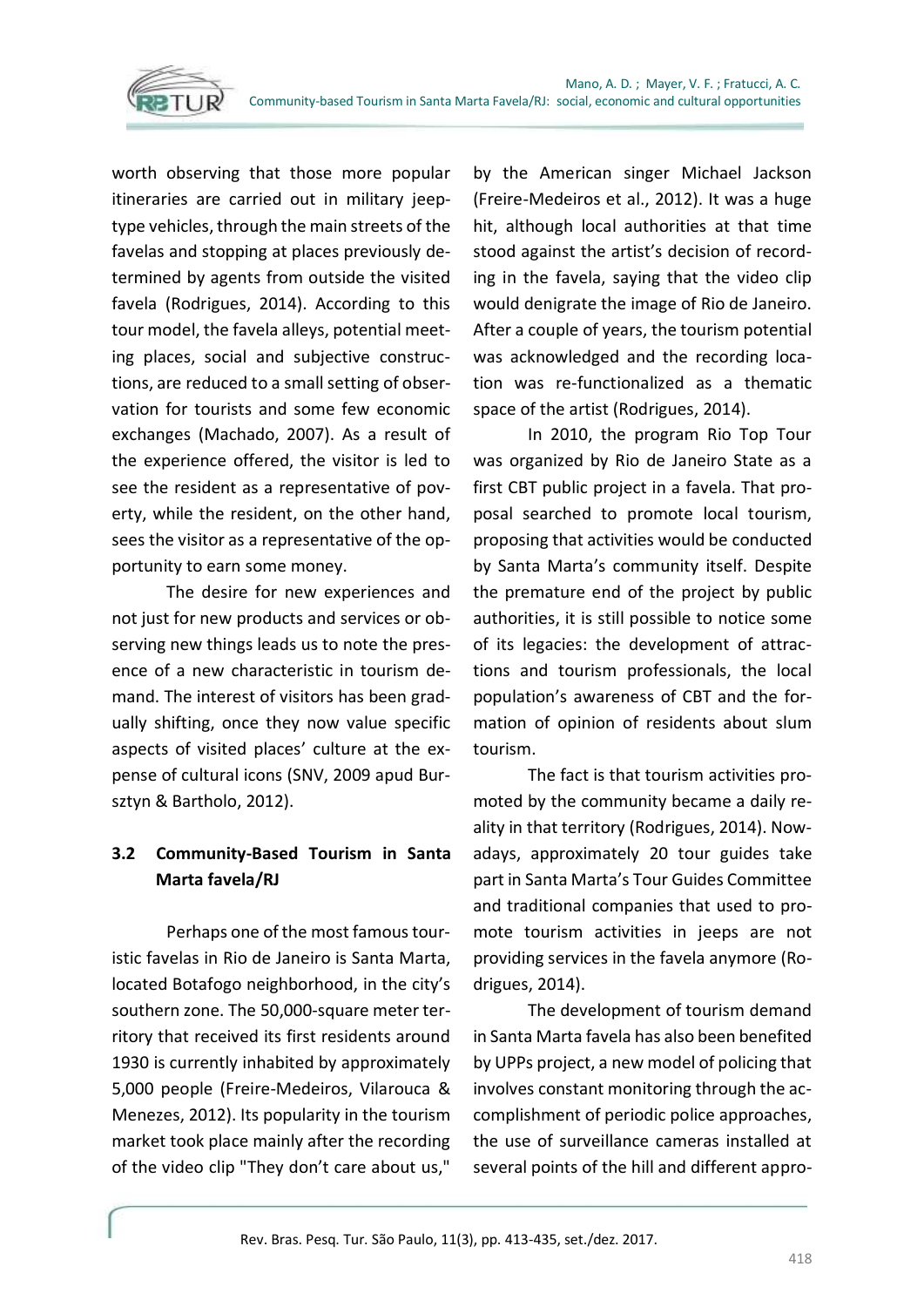

ximation tools, in an attempt to shorten the distance between residents and police officers (Menezes, 2014).

The results of the Rio Top Tour project make it possible to observe how the sense of community and local belonging was encouraged and driven by TBC activity, through which the resident finds individual free space of expression and tries to take the leading role of touristic arrangements (Spampinato, 2009, Rodrigues 2014).

## **4 METHODOLOGY**

This research used a mixed-method approach, with a quantitative preliminary phase, followed by a qualitative investigation aimed at deepening issues and enriching the vision about the studied phenomenon, following the recommendation of the literature, that quantitative studies are limited and not always the most adequate for the understanding of high complexity contexts, such is the case of tourism. The combination of methods increases the possibility of reflection (Creswell, 2007).

The quantitative study aimed to compare residents' and visitors' perceptions in respect to tourism activities in Santa Marta favela, as well as reasons of tourists to visit the place. A survey was applied between April 17 and 19, 2015 to a non-probabilistic sample of 80 residents and 80 tourists in the favela. A collection station for the application of the study to tourists was located on Michael Jackson's slab, the most important tourist attraction in the favela.

The quantitative analysis s urvey was divided into four sections: a) respondent profile; b) general perceptions on tourism in the favela captured through free elicitation (Oleary & Deegan, 2005; Figueiredo & Mayer, 2010); c) tourist motivations using motivational categories tested by Ma (2010) in the region of Dharavi, India; d) distinct perceptions related to community-based tourism such as economic advantages and disadvantages, socio-cultural impacts, public security and relationship between tourists and residents.

The scale of motivations of Ma's study (2010) was translated into Portuguese and the items were adapted to study's objectives, by a board formed by two senior experts. The scale consisted of 21 statements related to six motivational characteristics: cultural curiosity, self-interest, other types of interest, escapism, connection with non-tourist experiences and pre-concepts of slum tourism. A five-point Likert scale was used to allow respondents to express their level of agreement with motivation and perception items (Corrar, Paulo & Filho, 2012). The five points reflect the strength and the direction of the respondents' reaction, ranging from "1 - Strongly disagree," to "5 - Strongly agree" Data were treated in the statistical software SPSS (Statistical Package for the Social Sciences), version 23.0.

In the second study, of qualitative type, in-depth interviews were carried out from September 21 to 28, 2015, with participants of Santa Marta favela CBT productive chain. Discrepancies in opinions between tourists and residents revealed in the quantitative study were used to formulate a semistructured script for interviews. Additionally, questions were developed, based on results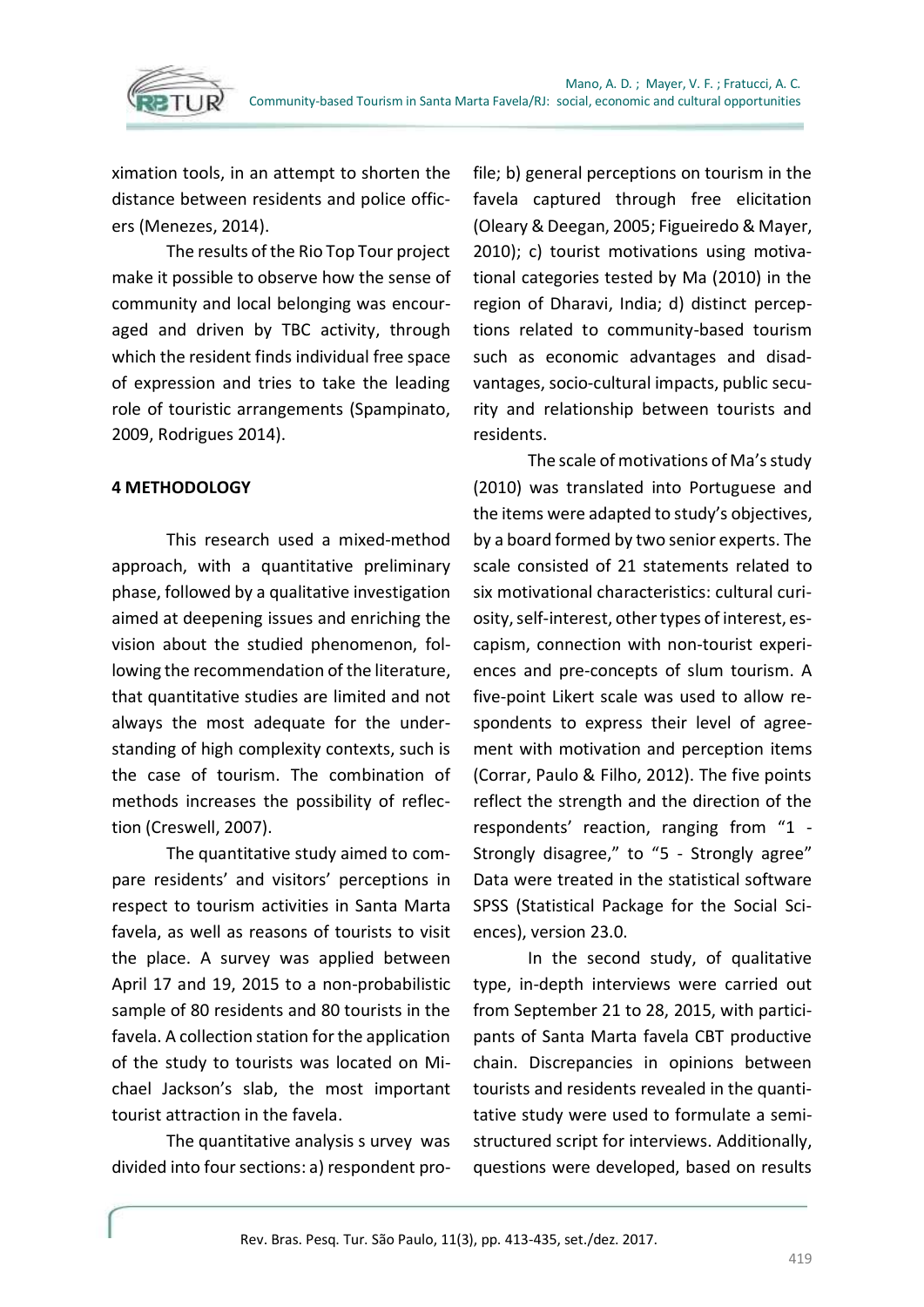

that gave rise to discussions related to the literature review.

For the qualitative stage of the study, agents were selected from various areas of involvement of Santa Marta favela CBT local chain. Among them, local tour guides, entrepreneurs, owners, and sales employees who took control of tourist flow, besides the president of Santa Marta Community Association of Residents (Table 1).

| <b>Table 1</b> – Description of CBT chain interviewees |                                             |  |  |  |  |
|--------------------------------------------------------|---------------------------------------------|--|--|--|--|
| Interviewee 1                                          | Guide, cultural producer, and entrepreneur  |  |  |  |  |
| Interviewee 2                                          | Guide, cultural producer, and entrepreneur  |  |  |  |  |
| Interviewee 3                                          | Guide and entrepreneur                      |  |  |  |  |
| Interviewee 4                                          | Guide and entrepreneur                      |  |  |  |  |
| Interviewee 5                                          | Language interpreter in tourism itineraries |  |  |  |  |
| Interviewee 6                                          | Gift shop assistant                         |  |  |  |  |
| Interviewee 7                                          | Gift shop owner                             |  |  |  |  |
| Interviewee 8                                          | <b>Restaurant Owner</b>                     |  |  |  |  |
| Interviewee 9                                          | President of the residents' association     |  |  |  |  |
| <b>Source:</b> The authors.                            |                                             |  |  |  |  |

The interviews lasted around one hour each and were transcribed to allow a detailed analysis of information obtained. The study used content analysis, based on categorization and interpretation according to the following topics: relationship visitor / visited; the role of local guides; the experience of visitors; residents leading role; CBT

# **5 QUANTITATIVE STUDY: COMPARISON BE-TWEEN THE PERCEPTIONS OF RESIDENTS AND TOURISTS**

future in the favela; maturity of CBT chain.

Analyzing data obtained and distinguishing residents from visitors, it can be said that in both cases there is a balanced distribution of gender among the respondents, with 52.5% of female residents and 56.3% of women visitors. As for age, most of the residents are over 60 years old (22.5%), followed by those who declare they are between 25 and 29 years (16.2%) and 40 and 49 years

(16.2%). Among tourists, most of the individuals said they are between 25 and 39 years old (65.0%).

Concerning visitors' place of origin, it can be observed that most of the tourists interviewed come from Europe (46%), followed by people resident in Brazil (21%), North/Central America (14%) and South America (10%). This information confirms the predominance of Northern Hemisphere tourists interested in slums, as Cejas (2006) points out.

As to education, it was verified a significant difference between the two profiles. Among residents, almost half of the sample declared to have only primary schooling (45%) and the other half, only secondary school education (41.25%). As for the visitors' group, almost half had higher education (41.25%) and a significant part had post-graduate degree (28.75%). It is worth noting the discrepancy between levels of education among residents and visitors surveyed, which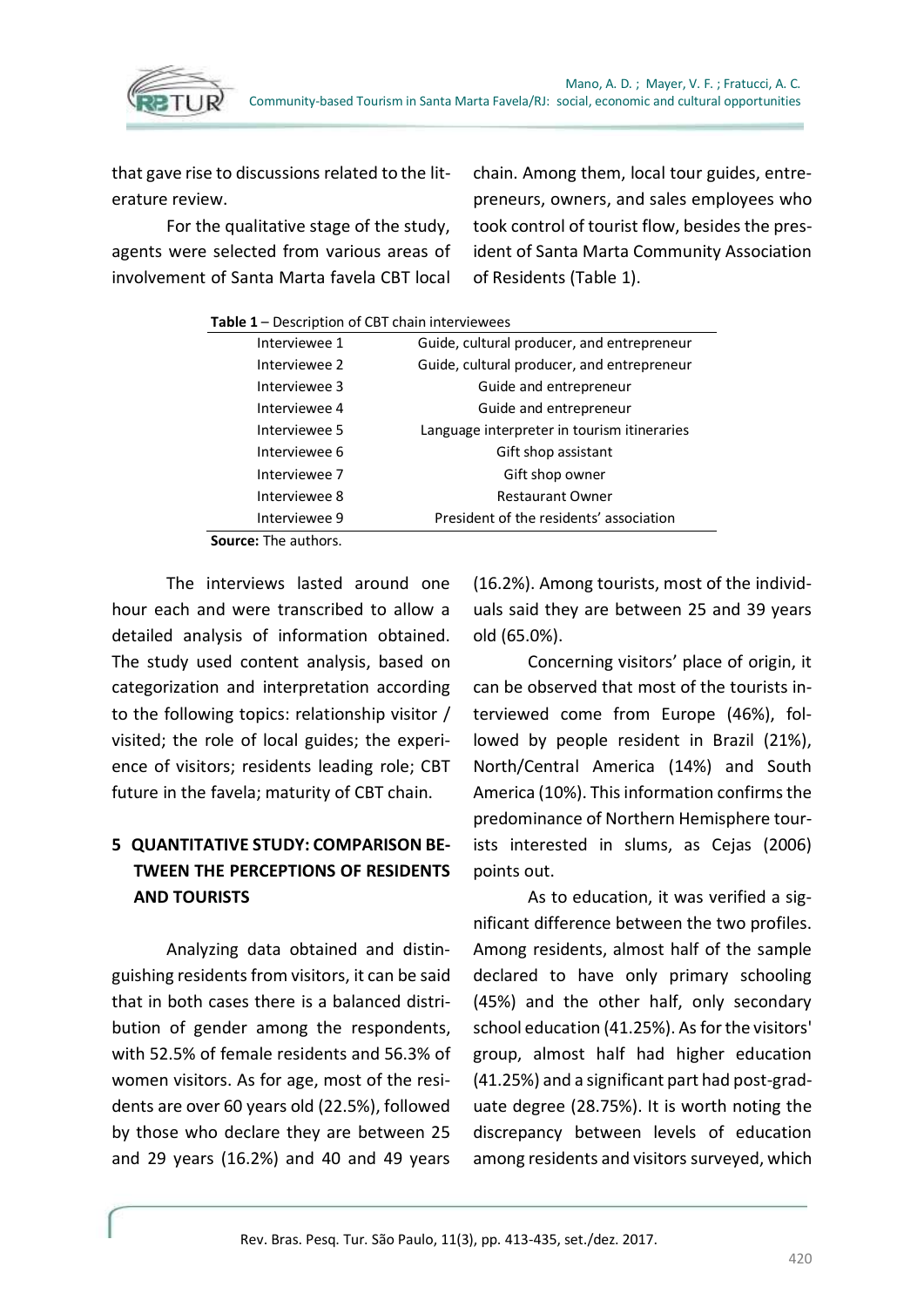

may be interpreted as a reflection of the social status of these groups. Given the poor financial condition that leads to the need of working and income generation, many favela residents are forced to leave school early (Gaffney, 2013).

#### **5.1 General Perceptions on Tourism**

For the free elicitation procedure, tourists and residents were encouraged to say the first three words that came to their mind when they thought of the expression "slum tourism." The analysis of the result obtained was made through two *Word Clouds*,

from the online platform *wordle* (http://www.wordle.net), representing perceptions from both groups.

Observing the words provided by residents (Figure 1), the most prominent ones are "curiosity", "knowledge," "to know" and "fun." It is noticed that, from the residents' point of view, these can be the reasons that lead tourists to get interested in visiting slums. However, it is important to observe that there are less highlighted words referring to negative feelings, such as "indifferent," "inequality" and "shame."



**Source:** The authors.

It is also worth mentioning the fact that, among the several answers, the word "opportunity" is highlighted, pointing that some residents relate "slum tourism" to interests and possibilities of income. This finding is in line with Rodrigues (2014) who refers the increasing residents' understanding on

CBT-related opportunities.

In the visitors' *Word cloud* (Figure 2), "interesting" appears with emphasis, besides "culture", "curiosity," "different," "eyeopening" and "people." In general, these words refer to cultural and local curiosity, in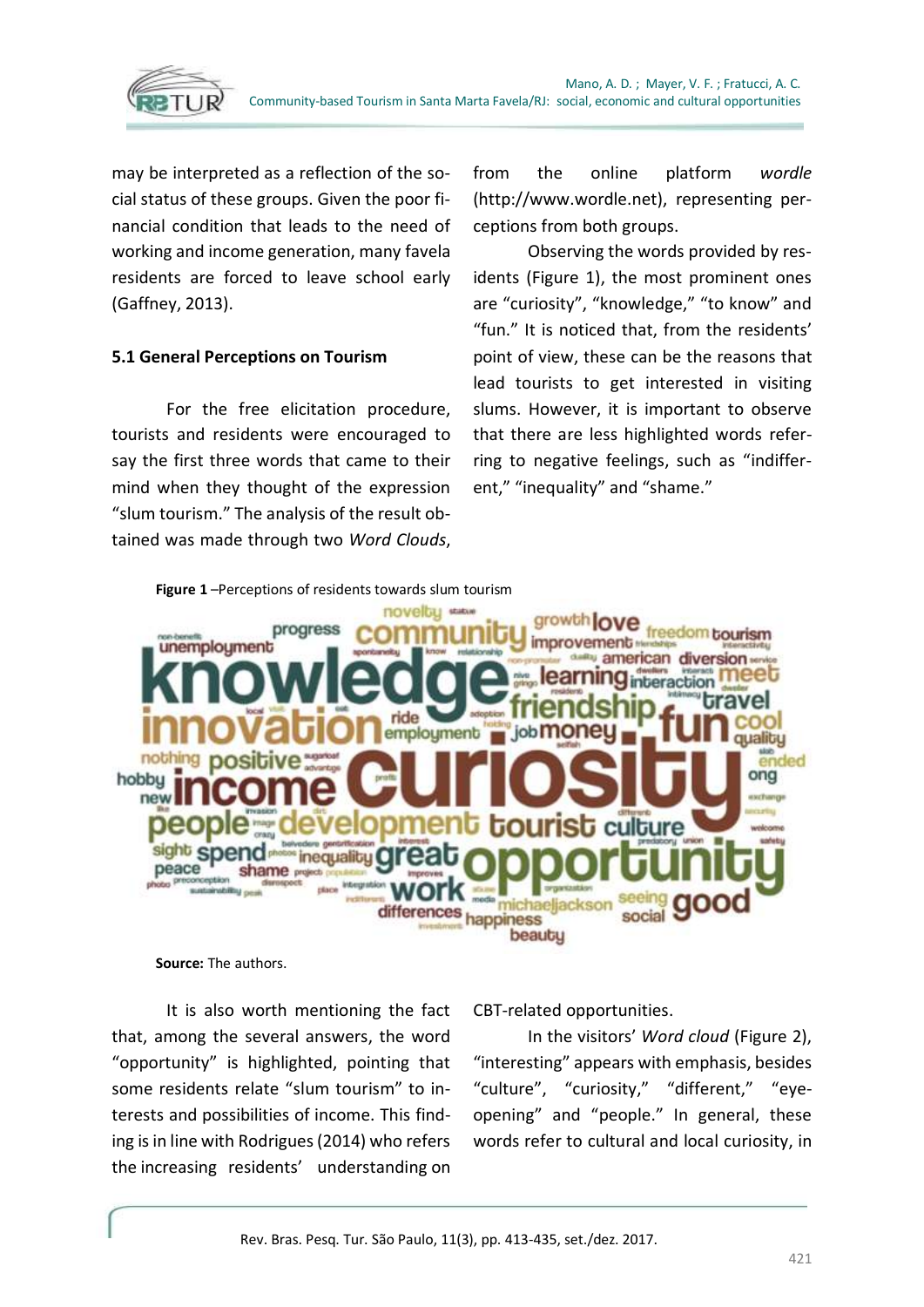

addition to the feeling of surprise as they realize that the favela is different from what they expected to find. However, a more attentive look allows the observation of words

that relate themselves with both the contrast and the social stereotype of favelas, such as "poor," "poverty' and "danger."



**Source:** The authors

These words are in accord with Freire-Medeiros' (2009) analysis on the search of tourists for different places of traditional tourism itineraries. Even though poverty causes a stir, the visit, for other reasons, is somehow enlightening to theses visitors.

## **5.2 Slum Tourism motivations and CBT**

Table 2 shows the comparison between residents and visitors perceptions related to

factors that motivate slum tourism and factors related to CBT in those communities. To verify the existence of differences statistically significant, an analysis of variance (ANOVA) was used, which tests the hypothesis that the averages of two or more populations are equal. The level of significance chosen was of 0.05, with a confidence interval of 95% (Hair et al., 1998).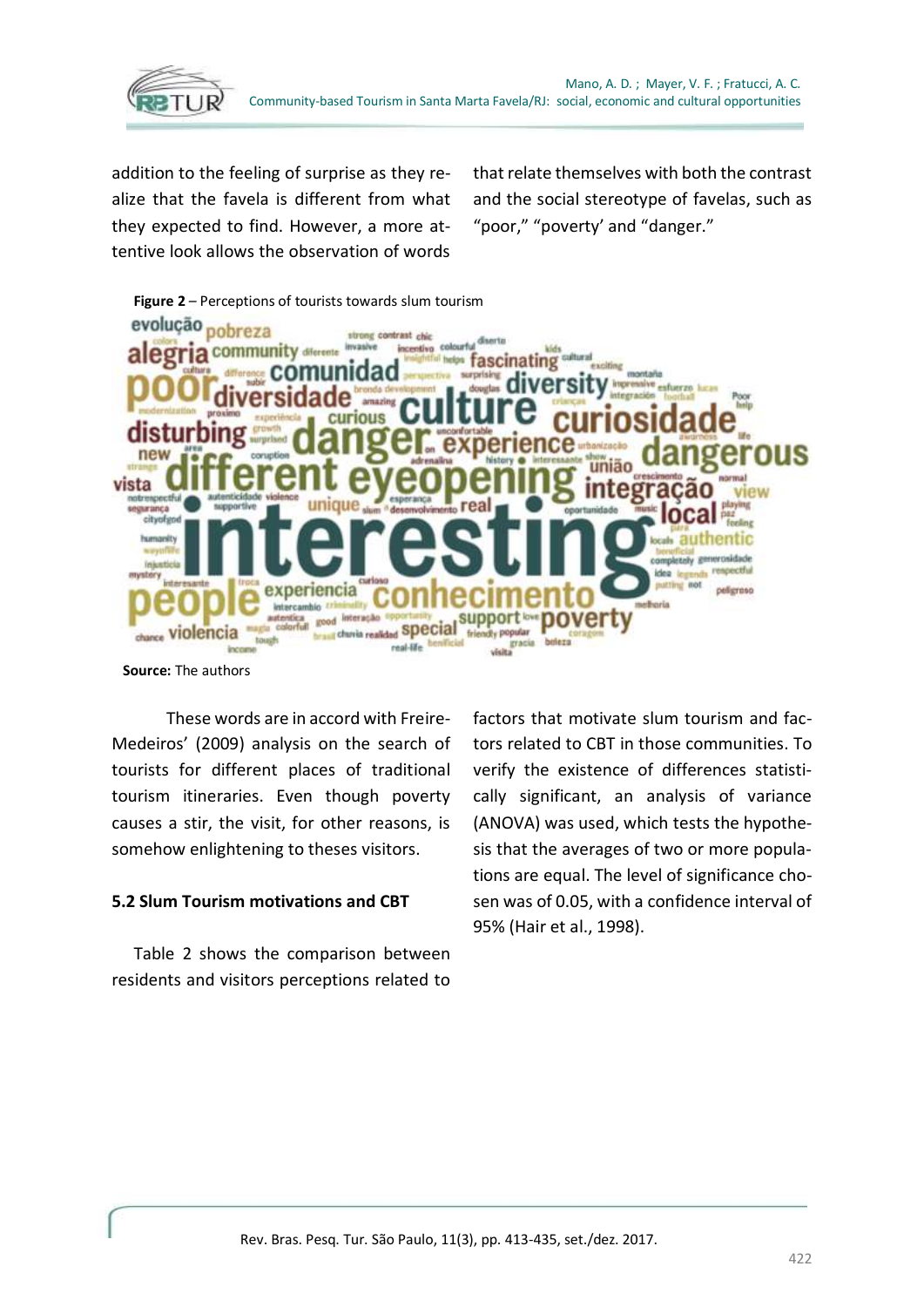

| Table 2 - Differences between residents and visitors' perceptions                                                                                                      |                                     |                                  | (continue)   |          |
|------------------------------------------------------------------------------------------------------------------------------------------------------------------------|-------------------------------------|----------------------------------|--------------|----------|
| <b>Motivational Category - Cultural Curiosity</b>                                                                                                                      | <b>Averages</b><br><b>Residents</b> | Aver-<br>ages<br><b>Tourists</b> | $\mathbf{F}$ | sig      |
|                                                                                                                                                                        |                                     |                                  |              |          |
| Curiosity to see a different way of life.                                                                                                                              | 4.49                                | 4.68                             | 5.822        | $0.017*$ |
| To see the setting, the alleys and the city view one<br>gets from a slum.                                                                                              | 4.35                                | 4.31                             | 0.065        | 0.799    |
| To think that the visit authentically portrays slum<br>life.                                                                                                           | 4.00                                | 3.99                             | 3.067        | 0.082    |
| To avoid a little the most traditional city tours.                                                                                                                     | 4.20                                | 4.10                             | 0.14         | 0.708    |
| To experience life in an environment of extreme<br>poverty.                                                                                                            | 3.15                                | 3.08                             | 3.587        | 0.060    |
| <b>Motivational Category - Other Curiosity</b>                                                                                                                         | <b>Averages</b><br><b>Residents</b> | Aver-<br>ages<br><b>Tourists</b> | $\mathbf{F}$ | sig      |
| Willingness to contribute to the well-being of slum<br>residents.                                                                                                      | 3.10                                | 3.79                             | 25.283       | $0.000*$ |
| To see up close tourism slum controversies.                                                                                                                            | 3.75                                | 3.89                             | 10.794       | $0.001*$ |
| Willingness to interact with slum residents.                                                                                                                           | 3.24                                | 3.61                             | 13.614       | $0.000*$ |
| <b>Motivational Category - Self-interest</b>                                                                                                                           | <b>Averages</b><br><b>Residents</b> | Aver-<br>ages<br><b>Tourists</b> | $\mathbf{F}$ | sig      |
| To think that a tour through the slums is a unique and<br>an unforgettable experience.                                                                                 | 3.89                                | 4.36                             | 7.96         | $0.005*$ |
| To see the contrast between the rich and the poor<br>side of Rio de Janeiro.                                                                                           | 4.16                                | 4.07                             | 8.465        | $0.004*$ |
| Curiosity to know what is your own life like com-<br>pared to the life of slum residents.                                                                              | 3.94                                | 3.79                             | 0.327        | 0.568    |
| Willingness to value more your own life after the<br>visit.                                                                                                            | 3.87                                | 3.50                             | 0.02         | 0.889    |
| <b>Motivational Category - Escapism</b>                                                                                                                                | <b>Averages</b><br><b>Residents</b> | Aver-<br>ages<br><b>Tourists</b> | $\mathbf{F}$ | sig      |
| To think that the tour is fun and exciting.                                                                                                                            | 3.91                                | 3.63                             | 0.804        | 0.371    |
| Run away a little from city life.                                                                                                                                      | 3.64                                | 3.54                             | 7.827        | $0.006*$ |
| <b>Motivational Category - Connection with non-</b><br>tourism experiences                                                                                             | <b>Averages</b><br><b>Residents</b> | Aver-<br>ages<br><b>Tourists</b> | $\mathbf{F}$ | sig      |
| Willingness to share the experience with family and<br>friends later.                                                                                                  | 4.02                                | 4.20                             | 1.776        | 0.185    |
| I believe that after the tour, the tourists will get more<br>interested in the life of people in need and try to un-<br>derstand the conditions under which they live. | 3.59                                | 3.88                             | 13.009       | $0.000*$ |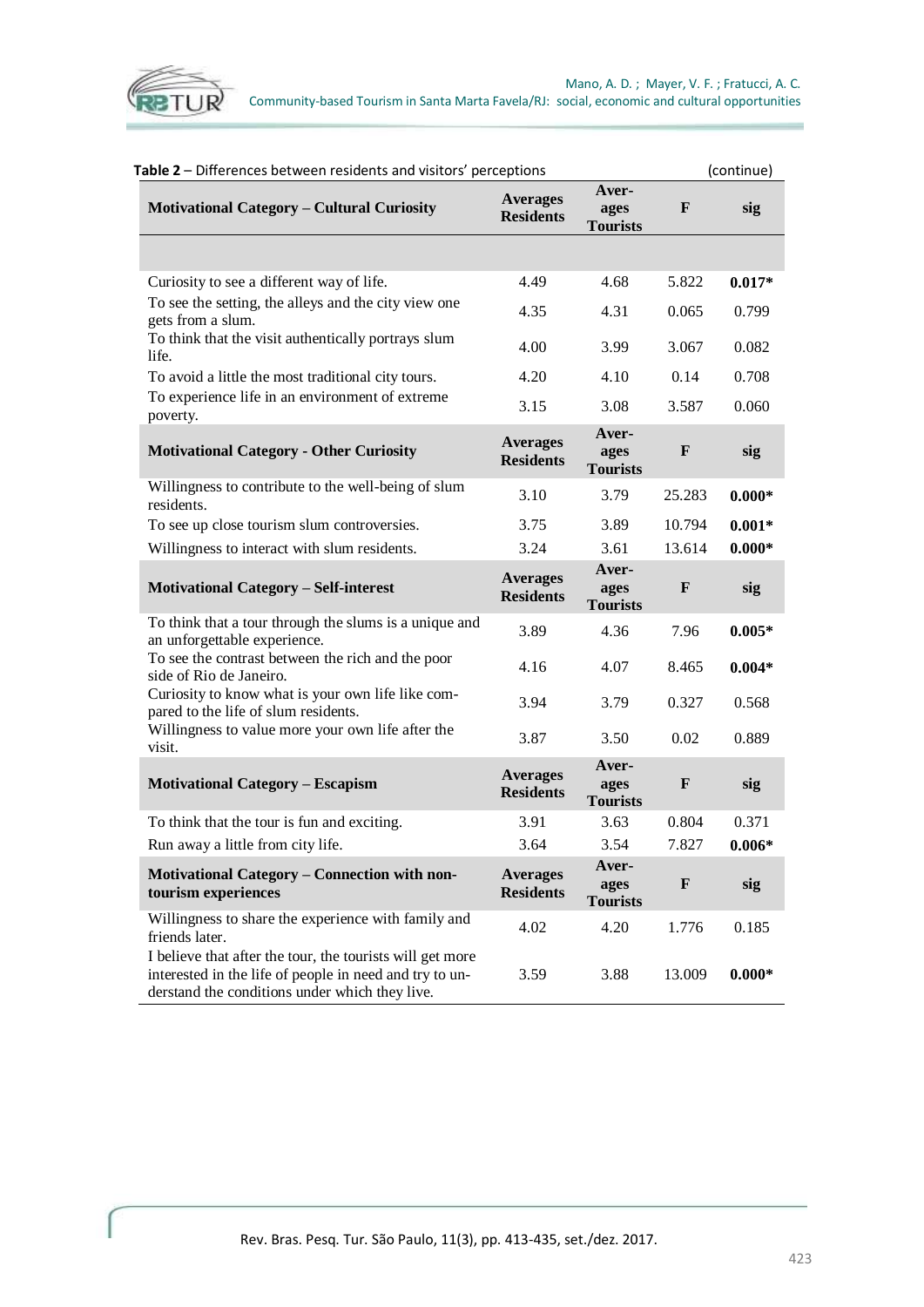

| Table 2 – Differences between residents and visitors' perceptions                                                                   |                                     |                                  |              | (conclusion) |  |
|-------------------------------------------------------------------------------------------------------------------------------------|-------------------------------------|----------------------------------|--------------|--------------|--|
| <b>Motivational Category - Cultural Curiosity</b>                                                                                   | <b>Averages</b><br><b>Residents</b> | Aver-<br>ages<br><b>Tourists</b> | $\mathbf{F}$ | sig          |  |
| Curiosity after knowing tourism in slums through<br>several medias.                                                                 | 4.21                                | 3.90                             | 7.214        | $0.008*$     |  |
| To see the slum that you knew only through films<br>and books.                                                                      | 4.2                                 | 3.84                             | 0.603        | 0.438        |  |
| <b>Motivational Category – Pre-conceptions of Slum</b><br><b>Tourism</b>                                                            | <b>Averages</b><br><b>Residents</b> | Aver-<br>ages<br><b>Tourists</b> | $\mathbf{F}$ | sig          |  |
| To change the negative image of slums that people<br>bear in mind.                                                                  | 3.64                                | 4.26                             | 25.793       | $0.000*$     |  |
| Life in the slum seems more authentic and genuine<br>than life in the city.                                                         | 3.83                                | 3.49                             | 4.271        | $0.040*$     |  |
| To see a different kind of poverty.                                                                                                 | 3.80                                | 3.37                             | 0.389        | 0.534        |  |
| <b>TBC</b> in Slums                                                                                                                 | <b>Averages</b><br><b>Residents</b> | Aver-<br>ages<br><b>Tourists</b> | $\mathbf{F}$ | sig          |  |
| Tourism can bring economic advantages to slums and<br>local entrepreneurs, such as job and income creation.                         | 3.64                                | 4.41                             | 15.694       | $0.000*$     |  |
| Social projects and local NGOs should be benefited<br>by touristic visits.                                                          | 4.45                                | 4.26                             | 1.719        | 0.192        |  |
| The interaction between slums residents and tourists<br>is positive.                                                                | 3.83                                | 4.21                             | 4.631        | $0.033*$     |  |
| Tourism in slums can contribute to local social devel-<br>opment through the organization of their residents.                       | 4.05                                | 4.37                             | 3.296        | 0.071        |  |
| Tourism can bring economic disadvantages to the<br>slums, such as an increase in the cost of living and real<br>estate speculation. | 3.00                                | 2.86                             | 0.389        | 0.534        |  |

\* level of significance ≤ 0,05

**Source:** The authors

Significant differences are found between the residents' and tourists' opinion in eleven items of the survey, which deserve more careful examination. In all cases, residents and tourists' opinion move in the same direction, but with differences in intensity with which they agreed as for reasons for slum tourism.

In the category, "cultural curiosity", tourists agree more strongly (average=4.68) than residents (average=4.49) that "interest to see a different way of life" is the main reason for this kind of tourism. In the category "other curiosities", in turn, tourists indicate a higher level of agreement with all items, indicating more strongly that they wish "to see up close slum tourism controversies". Considering "willingness to interact with slums residents," residents agree less (average=3.24) with the statement than tourists (average=3.61), a possible reflection of previous experiences.

The item that seems to show little alignment between the opinion of both groups is the reason to "contribute to the well-being of slum residents." Residents prove themselves less optimistic and unsure towards this idea (average=3.10) than tourists (3.79). In the category "self-interest," residents (average=3.89) show a lower level of agreement than tourists (average=4.36) with the idea that "a tour through slums is a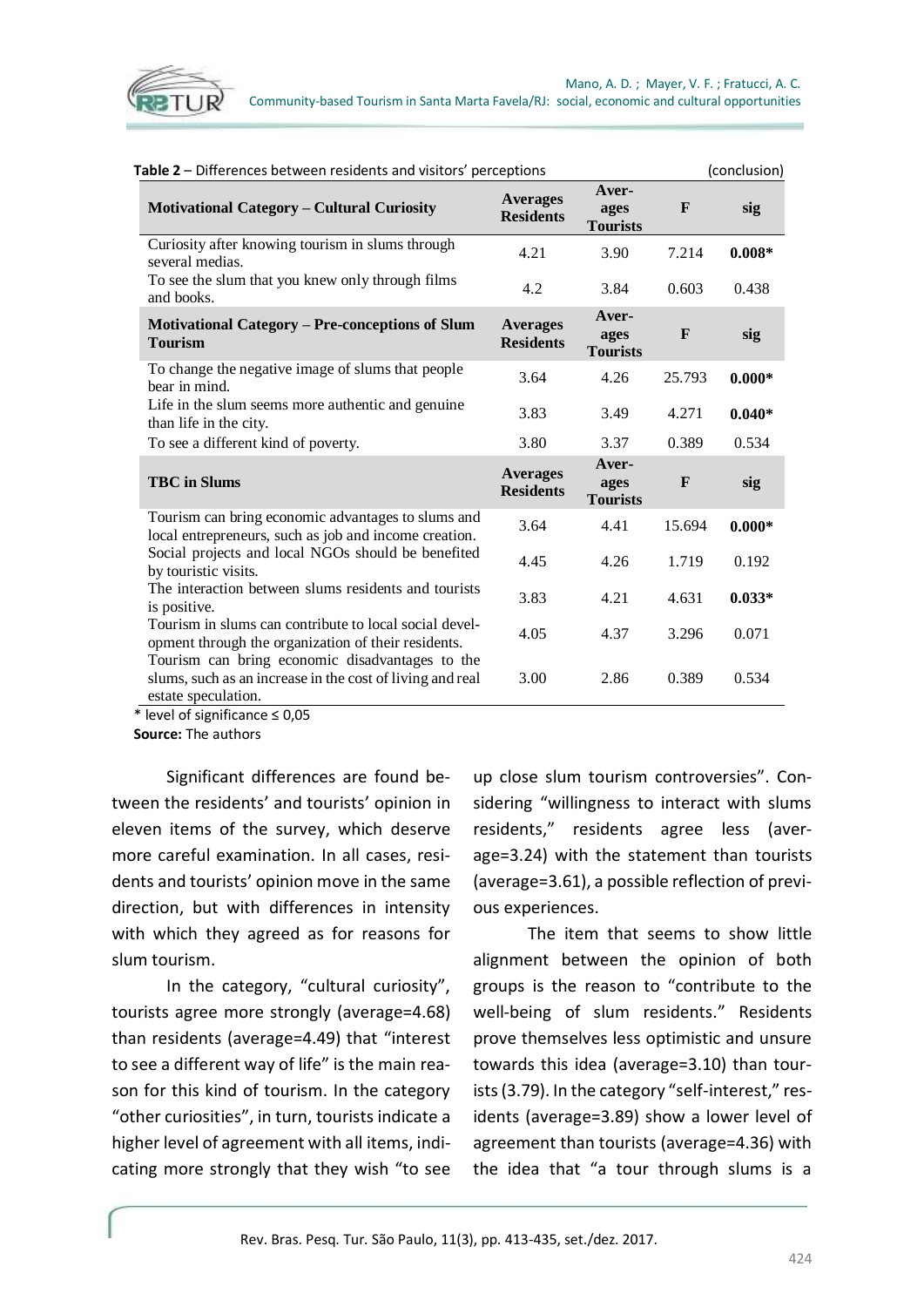

unique and an unforgettable experience." But residents (average=4.16) show higher agreement than tourists (average=4.07) with the statement that tourism searches "to see the contrast between the rich side and the poor side of Rio de Janeiro."

In the category "escapism," in turn, residents show a higher level of agreement (average=3.64) with the reason "run away a little from city life" than tourists (average=3.54). In the category "connection with non-tourism experiences," tourists agree less (average=3.90) than residents (average=4.20) that the wish of going to the slum arose "after knowing slum tourism through several medias," showing that visitors may not be so motivate by this aspect as interviewed residents consider.

It is worth noting that residents (average=3.59) are less inclined to agree that "after the tour, tourists get more interested in the lives of people in need" than tourists themselves (average=3.88). In the last motivational category "pre-conceptions of slum tourism," residents and tourists' opinion presents significant difference as to the reason for slum tourism being related to a possible willingness to "change the negative image of slums that people bear in mind." In this respect, residents reveal themselves more skeptical (average=3.64) than tourists (average=4.26).

Finally, residents (average=3.83) tended to agree more than tourists (average=3.49), with the idea that slum tourism is a search for a "life [...] more authentic and genuine than city life".

With respect to the perceptions about CBT in the slum, there was a significant difference of opinion between residents and tourists in two relevant items. First, residents (average=3.64) agree less strongly than tourists (average=4.41) that "tourism can bring economic advantages to slums and local entrepreneurs, such as job and income creation." Secondly, visitors (average=4.21) tend to agree more than residents (average=3.83) that "an interaction that occurs between slums residents and tourists is positive." This opinion can be justified by the history of tourism visits and the global image of the community on slum tourism, where much is said about stereotypes, prejudice, and generalizations.

Attention is also drawn to the fact that both residents and tourists present a low level of agreement (3.00 to 2.86). They affirm that "tourism can bring economic disadvantages to slums with an increase in the cost of living and real estate speculation", pointing that there is a tendency to underestimate negative effects of tourism among respondents.

From the analysis of these results, other discussions emerged, based on the hypothesis that CBT activities in slums could be identified as an attempt to re-invent tourism, based on premises that turn the activity into something critical and reflexive (Klepsch, 2010), providing knowledge and interactions between people that would hardly meet if not for tourism (Freire-Medeiros, 2009). Among the results, it stands out the socioeconomic impact of slum tourism, the difference of perception in activities promoted by local agents and the opinions about the present moment and the future of these tourism activities.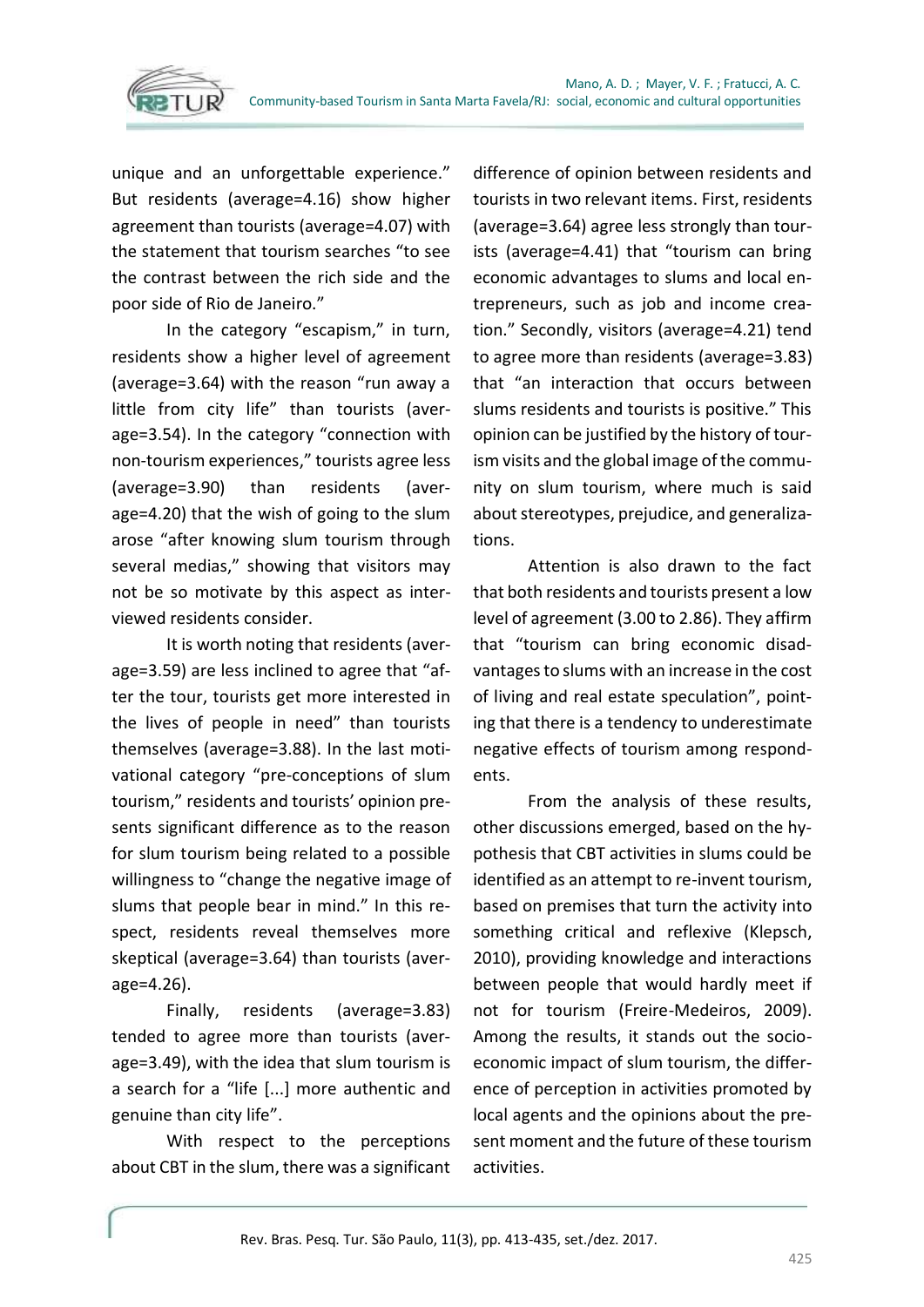

# **6 QUALITATIVE STUDY: ANALYSIS OF THE COMMUNITY TOURISM CHAIN IN SANTA MARTA FAVELA**

From the analysis of residents' and tourists' perceptions, a qualitative study has been carried out, aiming at an in-depth understanding of the reality of CBT in Santa Marta favela and reflecting on issues that involved the differences between groups found in the quantitative survey.

The interviews show that involvement of respondents with tourism activities usually took place at the beginning of Rio Top Tour project in 2008. Thus, it is possible to conclude that the existence of that project encouraged many Santa Marta favela residents to dedicate their time, partially or entirely, to tourism activities. Despite previous tourism-related activities, the CBT network process, the object of this study, took off as of 2008.

The analysis of results indicate that the social actors interviewed have critical perceptions mainly regarding the socio-economic and cultural impacts of tourism. Irving (2009) states that the essential condition for CBT is the encounter between alterities, in the sense of mutual sharing and learning among participants. Sansolo and Bursztyn (2009) refer the validation of cultural identity, besides environmental conservation, and generation of direct benefits for receiving communities as CBT supporting components. The overview of the president of the Association of Residents refers to these issues when he muses on what has changed in

the favela since the beginning of tourism activities:

> Tourism has in its background entrepreneurship, employability, besides uncovering the favela to the world, showing its specificities, its cultures. I think it is positive. (Interviewee 9)

#### **6.1 Relationship between Visitor and Visited**

One of the most complex aspects of tourism-related activities in favelas is the interpersonal relationship between visitors and residents. CBT initiatives give residents' a greater sense of proximity to tourists. This relationship contributes to the deconstruction of opinions based on other kinds of favela tourism experiences, as one of the interviewees points out:

> Residents greet and talk to everyone when they pass with tourists, and this generates integration. And it pushes aside that impression that tourism turns the favela into a zoo. (Interviewee 2)

The way the tour is marketed is key to attract certain type of tourists' profile. It is essential that the local initiative takes its role as an active agent, participating in the various stages of creation, implementation, and management of the tourism project (Spampinato, 2009). In addition, the interaction between residents and tourists based on authentic encounters is considered as the primary tool of approach: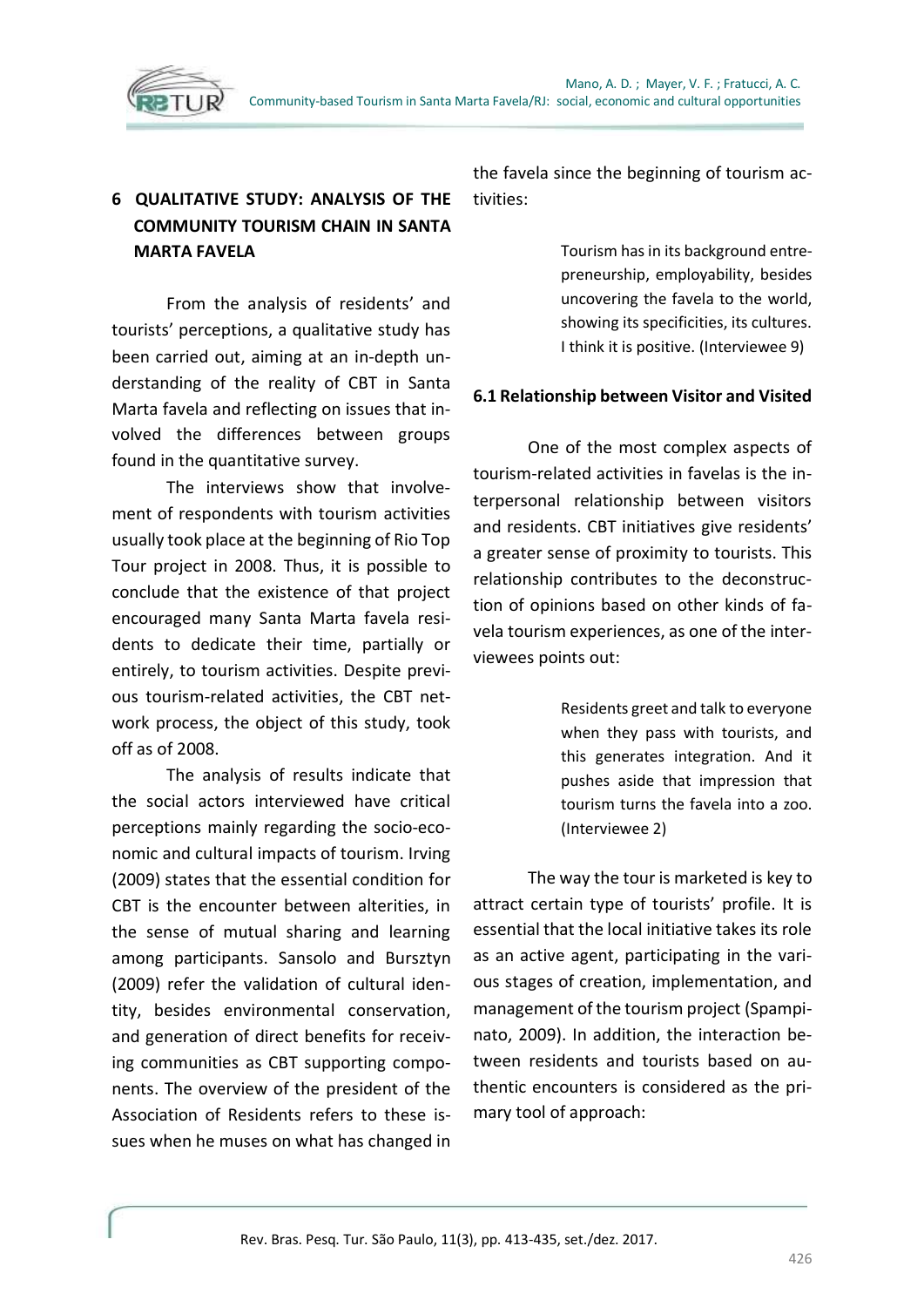With us, tourists leave with a greater experience once they interacted, got to know the home of a resident. When I do the tour, I interact with Dona Francisca, with Dona Maria. Shaking hands and hugging me, they [the tourists] also interact and realize that, in fact, I live here and know everyone. They [the tourists] leave the community with much more baggage. (Interviewee 4)

Guides and local entrepreneurs revealed that they promote actions and part of the profit goes to residents who are not involved with tourism activities. For this purpose, they promote parties and donations on special holidays such as Easter, Children's Day, and Christmas. Additionally, there is a tacit agreement by which everyone pledge to contribute to the Residents Association. In their words, with these actions, residents experience the positive impacts of CBT and start supporting the activities.

## **6.2 The Role of Local Guides**

Comparing the work of tour guides belonging to the community with those who come from other locations, we can claim that the favela is presented more appropriately by local guides due to their interest in telling the history of the place and its people in a more authentic way. For them, this contributes to the deconstruction of stereotypes and prejudices produced by external agents, such as guides who are not from the favela and the media. A tourism guide points that external guides have a generic version to present the favelas and fail to consider peculiarities of each local history:

> The guide who comes from the outside doesn't know the story of the community. The same story he tells in Santa Marta, he tells in Rocinha, in Vidigal and still includes lots of lies. (Interviewee 1)

It is up to local guides to offer their services in the best way they can. The guide becomes a key point in this process. For the CBT, it is important that the presence of the tourist does not cause strangeness in the favela, breaking barriers between visitors and visited:

> Then he/she [the guide] will show the bright side of the social project, prepare feijoada on Michael Jackson slab, contact residents and everyone will eat together. Then [the residents] know they are benefited from the visits the favela receives, and it is very important that we show the good things the favela has to offer. Not only the bright side but also the problems it has, so that people may know that the place is not perfect. (Interviewee 5)

Therefore, the existence of a Community-Based Tourism network in a favela has the potential to influence impressions and perspectives of the community and even of the visitor. Many interviewees refer they are open to cooperation agreements and partnerships with outside guides and companies, to offer services together and promote the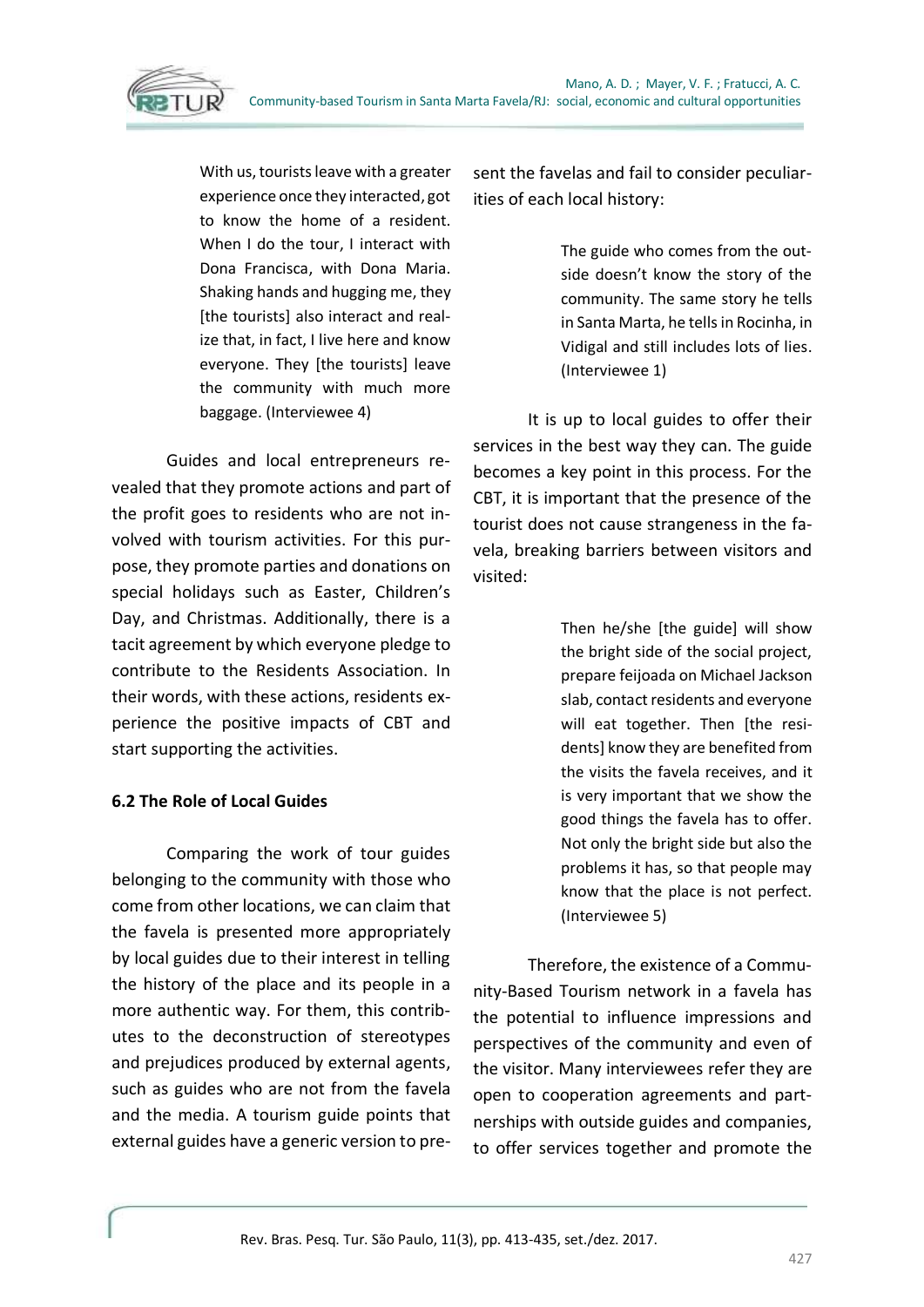

distribution of activities throughout the favela. According to a local guide:

> The tourist feels comfortable with a local guide because we know everyone, talk to anyone, clear doubts. There is no question I'm not able to answer. And the fact of knowing everyone and tell people's story makes me be welcomed, understand? (Interviewee 3)

#### **6.3 The Visitor Experience**

To encourage the participation of the community so that the activity evolves in a sustainable way, one should stimulate not the profit but social entrepreneurship and community tourism (Rodrigues, 2014). When the impact is minimized through the participation of residents as major players, tours take up positive functions that directly influence tourists' perceptions:

> There is the demystification of people's opinions, who've never been to a favela before. (Interviewee 1)

> After the tour, the tourist realizes that the favela is not only what the media shows. (Interviewee 5).

The interviewees point out that tourists who search a "community" tour have a much more respectful attitude towards residents. According to a local guide, it is also up to guides and local actors the promote an adequate attitude of visitors:

When it is a person who doesn't understand the proposal and why people don't like pictures, I only ask them to try to put themselves in other's shoes. Imagine a person taking a picture of you at this time in the morning. Will you like it? (Interviewee 3)

Sampaio and Coriolano (2009) state that CBT specificity lies in the understanding that tourism activity is closely linked to other areas such as education, health, and the environment. Also, the visitors' experience is intrinsically modified because community tourism is not focused only on tourism activities, but represents a sustainable proposal of territorial development, which encompasses all those involved in several dimensions – political, cultural, economic, and human.

#### **6.4 The Leading Role of Residents**

From the moment residents start to feature in tourism activities, the remainder community starts to consider many opportunities in tourism. This action initiates a process of acceptance related to tourism activities. As already mentioned, according to the kind of activity, residents start to differentiate their behavior towards tourists and their guides within the favela:

> Today the community sees our work with other eyes. We are the residents of favelas who make tourism happen here. I think that the resident's perception towards us is positive, but still negative with people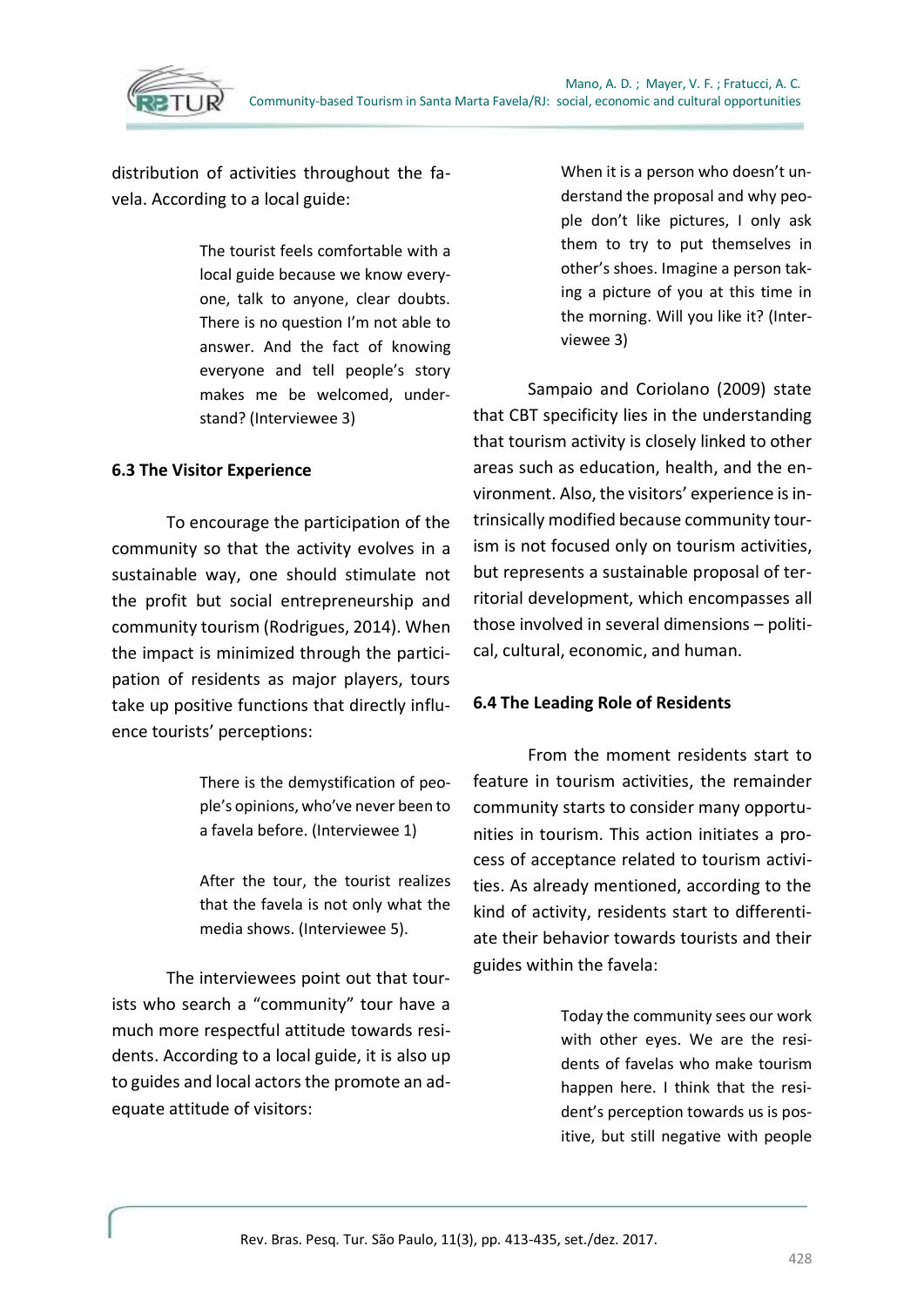

who come from the outside. (Interviewee 4).

According to interviewees, the interest of residents in involving themselves directly with tourism-related activities is increasing. As for those who are already participants in the CBT chain, it is vital the participation of the largest possible number of people from the community. However, the quality of the service is a relevant factor:

> If the residents are to be helped, we should be there to help. We are super-positive living experiences. Would you like to follow us? You can come. It is not closed. Our search is for qualification. (...) If you want to be a guide, we can help with the guiding or monitoring course, and all the training. (Interviewee 1)

There are examples of people who were involved in trafficking and crime-related activities and found in tourism an opportunity to change their lives:

> Today we are 20. After me, many other people came and said: "I need to change my life." One of them is a former inmate who left prison and didn't want that life anymore. Nowadays he is a guide and searches for qualification. (Interviewee 1).

This concern with the quality of services is a quite relevant characteristic essentially related to stigmas associated with favelas and their residents. Despite the growth and the professionalization of local tourism

community initiatives, there is a great distrust regarding favela-related services:

> We're like little ants changing this panorama. Today I'm already a business entrepreneur that takes part in tourism fairs, I have my own trademark. I think that if someone says "favela," there is already some prejudice in it. If someone says "favela company"… we have to be 200% good. We cannot be 100%. One first mistake and we already suffer prejudice. (Interviewee 2)

## **6.5 CBT Future in the Favela**

The development of tourism in Santa Marta favela is frequently associated with the project Peacemaker Police Units (UPPs). However, considering this project within Rio de Janeiro's social-political context as city host of the Soccer World Cup and the Olympic Games, there is, for instance, also the emerging of new market demands, real estate speculation, increase in prices and evasion of people who ceased to afford increases in rent within the favela. (Gaffney, 2013). The increase in prices in Santa Marta favela is a reality, and this has been related, in several moments, to a greater sense of safety established in the place, the favela's strategically actual location and its tourism movement:

> Unfortunately, prices rise, and people who pay rent are forced to move to another favela, probably one that is still more dangerous. (Interviewee 6)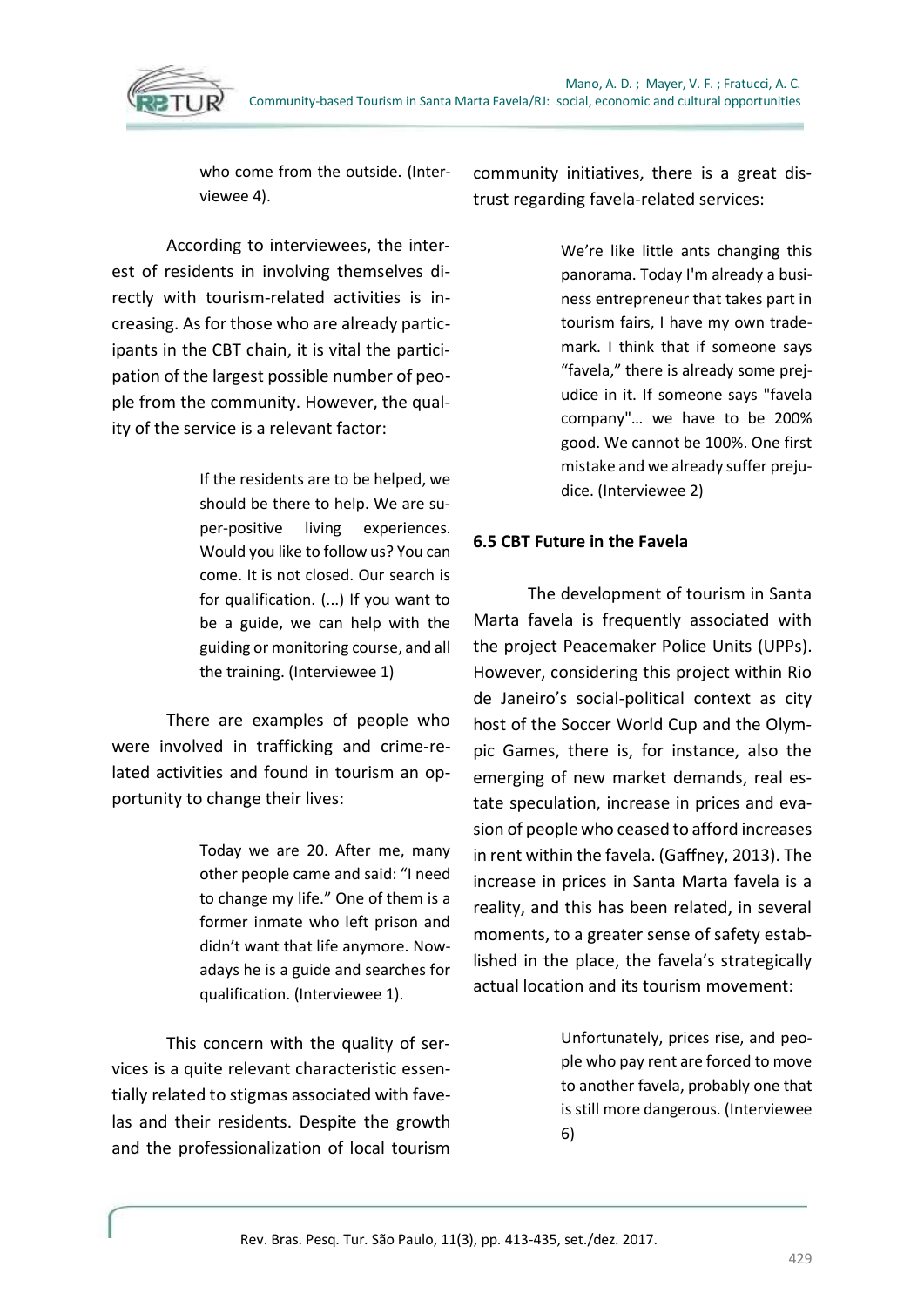

Rents went very high, but you should consider the peace you have. Who doesn't want to move to the South Zone? (Interviewee 7)

According to the report of these residents, there is a feeling of uncertainty and insecurity regarding economic stability in the favela. As Menezes (2014) states, in the early years of police occupation, there was a great climate of uncertainty towards the future in the favelas:

> Everybody says that what can harm communities and their residents, or trades, and tourism is that, after the Olympic Games, pacification will lose strength. The number of police officers will go down. That they are doing it just to make the favela look like a postcard. (Interviewee 7)

The weakening of UPPs project had already become noticeable during research. The reduction of the peacemaking process in the favelas was a prominent symptom:

> You see they were always promoting peace. One after the other. Now they're not pacifying anything. They held everything back. (Interviewee 8)

Currently, the economic, social, and political crisis that the State of Rio de Janeiro has been facing, UPPs project is undergoing alterations since the State government does not have financial and human resources to keep it within its original guidelines.

#### **6.6 CBT Chain Maturation Process**

The maturation of attitudes and reflections related to the impacts of the activity on the favela territory and the aspirations of tourists and residents became perceptible in several interviewees reports.

The effects generated by tourism activities are recognized and problematized by local agents. Tourism in the favela is observed by respondents from a long-term perspective, where negative impacts are minimized in favor of the distribution of positive results throughout the whole community:

> Tourism is a very aggressive activity. It is something that destroys the structure of the city and several of its spots. I'm very concerned about the possibility of minimizing this impact. There will always be some, but what is the best way of trying and helping everyone? (Interviewee 3)

Benatti and Silva (2011: 433) understand that "the acceptance of the activity in their location may bring benefits, followed by the willingness of participating and appropriate planning, leading to a healthy relationship between residents and tourists, harmonious, patient and respectful towards their upbringing, traditions and ways of life." This benefit, originating from the acceptance of tourism in the favela is perceptible in interviewee's affirmations that illustrate the difference of perception concerning social actors who promote tourism in the favela: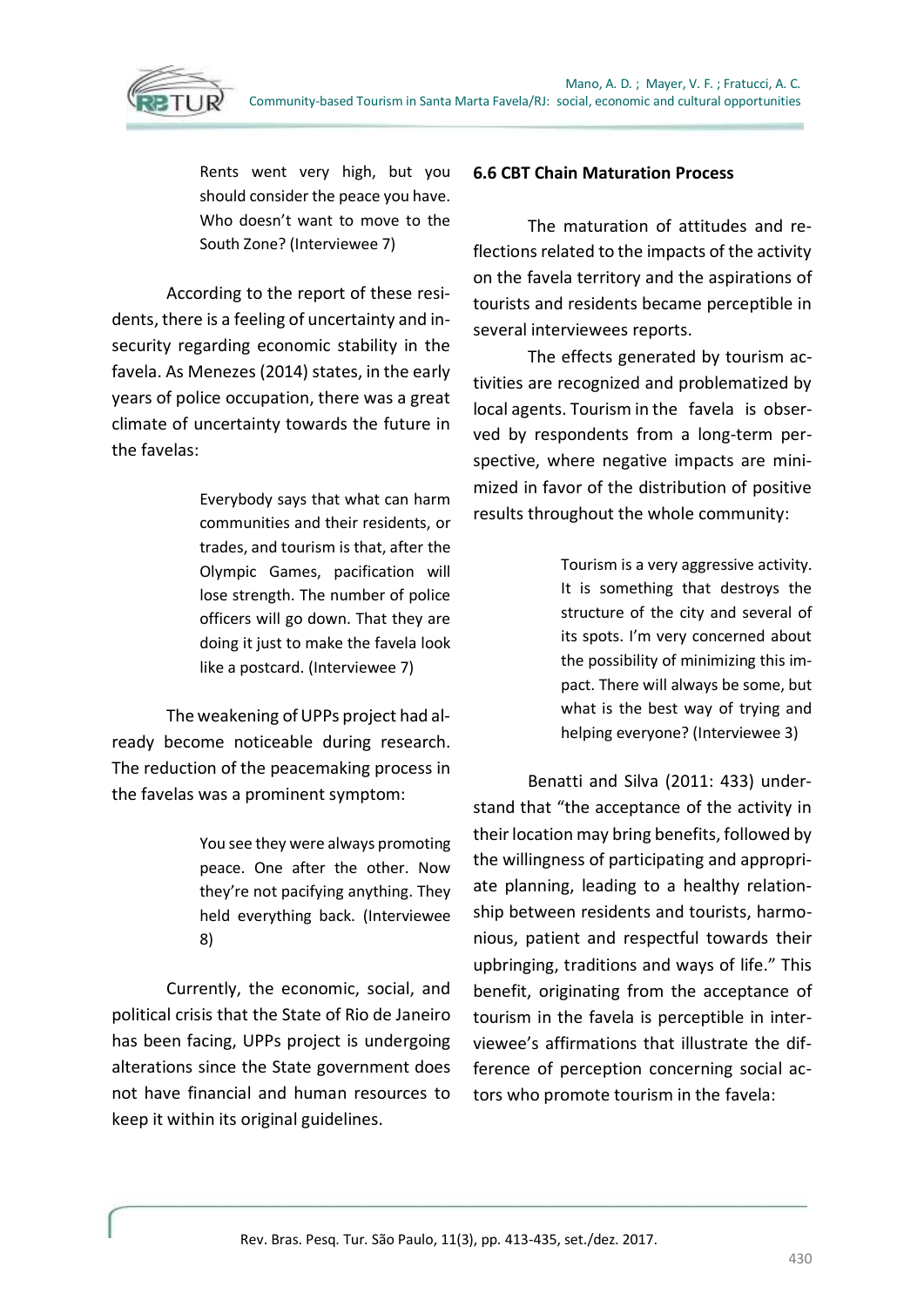Today the community sees our work with other eyes. We are the residents of the favela who make tourism happen here. I think the resident's perception towards us is positive, but it is still negative towards people who come from outside. The guide has no orientation whatsoever, so they go and take pictures of children, of women sunbathing on the slab. This attitude generates a lack of education and orientation. (Interviewee 4)

It is worth noticing that the fact that there are well-succeed practices of tourism projects and work experiences also promotes social well-being and a sense of community power. Freire-Medeiros (2009) refers that the practice of tourism in regions with the characteristics of a favela increments the economic development of the area, tourists' social awareness and self-esteem of receiving populations. The community self-esteem can be illustrated as follows:

> The tourist may have more money, but I doubt he/she is happier than the resident. Here we have a sense of community. People help each other, talk to each other, support each other, even if their social problems are not being tackled by local, state or federal authorities. They turn their difficulties into development. And this behavior makes us all very proud. (Interviewee 1)

The development of the site and citizenship of those involved in the CBT process in the favela depends primarily on both the encounter and authenticity. Through strategies that turn the interaction that takes place between the tourist and the resident increasingly natural, the favela will also become increasingly natural in the urban life, which will reduce the strangeness and racist thoughts based on stereotypes. The favela CBT chain is aware of both the attractiveness and the peculiarity of its services, as well as of the opportunities linked to the offer of these services: social inclusion, stereotype breaking, and economic autonomy.

> The tourist of Rio de Janeiro comes with this desire of experimenting what is real, and we see that some agencies from outside turn everything very fake. Rio de Janeiro is not only Christ the Redeemer. It is Lapa, hip-hop, street party, and funk dance. It is the experience of street artists. It is the boy who sells candies on the streets, who is smart. It is what Rio de Janeiro is all about. Tourism in the favela, CBT and the tour of experience add value, bringing a different perspective: to insert favela dwellers in the segment of tourism, to clear the way of tourism in the favelas in an elite-oriented segment, and we've been able to break through the blockade, to have and manage our own business. (Interviewee 2)

It is important that community seeks to undertake the tourism activity in their territory according to their desires and expectations; that they search their political empowerment, thus avoiding the negative effects of tourism so that the local community econo-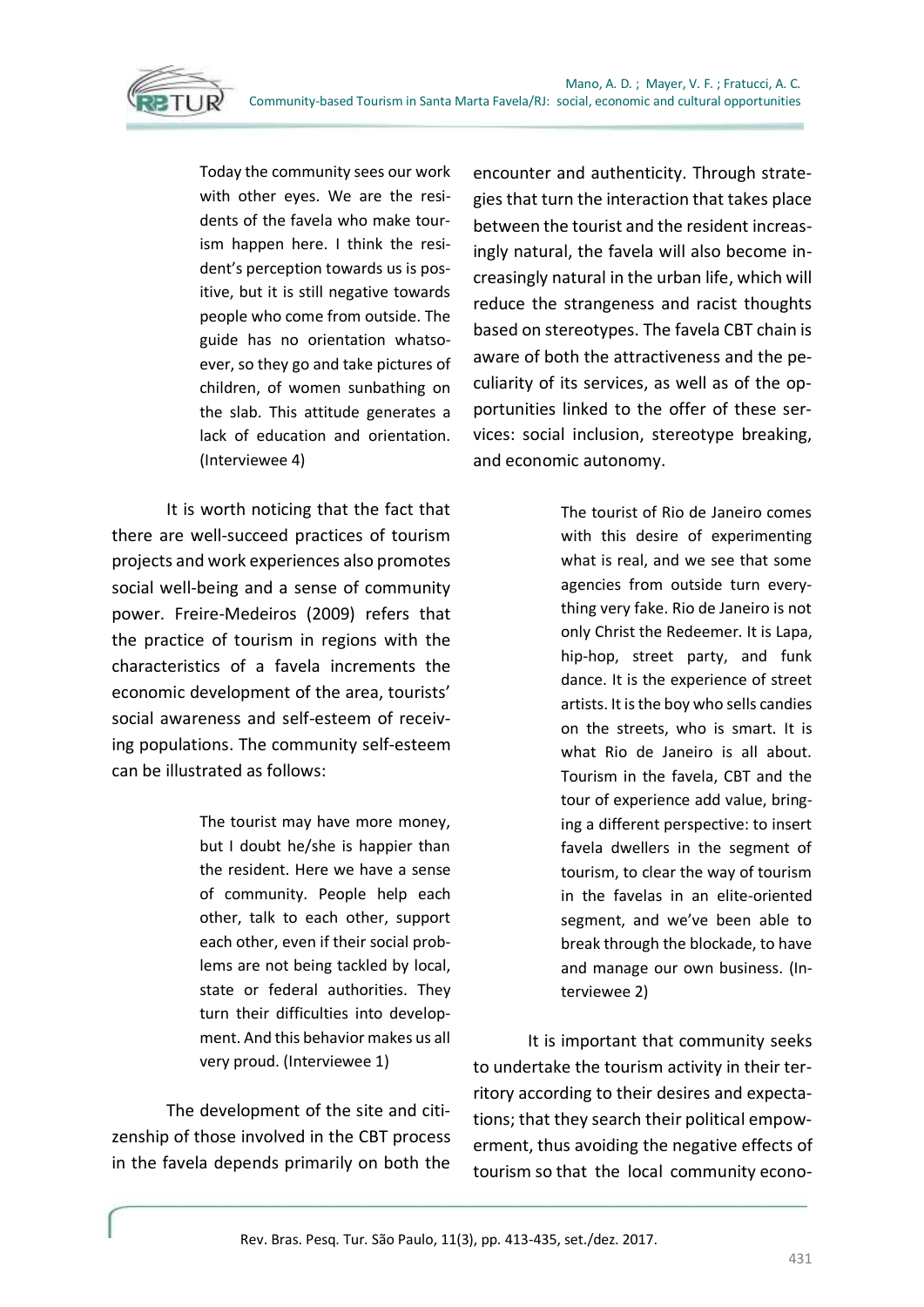

nomic, social, and cultural well-being may be preserved, from the leading role of their own residents (Rodrigues, 2014).

#### **7 FINAL CONSIDERATIONS**

This work has been developed from the analysis of Santa Marta favela touristification process and the constitution of a CBT in the local. Considering the objective of analyzing and discussing the effects of CBT initiatives' in a Rio de Janeiro favela, it would be reasonable to say that from this study it is possible to point out residents' and tourists' perspectives and experiences that trigger new social, economic, and cultural possibilities for slum tourism.

Starting from a free elicitation procedure and a quantitative study on convergences and contrasts of opinions between residents and tourists, relevant results have been obtained concerning the interaction of visitors and visited during these experiences. In the qualitative study, some issues that cause more interest in this area of research and permeate discussions about tourism in favela and CBT have been analyzed and more carefully investigated.

Whether motivated by the desire of having different tourism experiences or by the willingness of sharing photos and reports with their friends and relatives, tourists recognize that during their visits, they see an opportunity to get in touch with the cultural diversity of favelas. These tourists, in general, consider enlightening both the experience and the opportunity of visiting and getting to know the streets of a favela. Through many years, tourism in favelas was very criticized

by official representatives and most of the Brazilian middle and high class, being considered a despicable activity, by "denigrating the image of the country due to the exposure of poor population" (Freire-Medeiros, 2009: 45). According to the result of this study, tourism interest may occur not because of poverty, but from several factors that motivate visits. Despite the historical social inequality and the power of media's influence (Rodrigues, 2014), visitors usually per ceive the favela in a way different from the one they had in their countries.

The results of this research indicate that there are possibilities to create alternatives of tourist experiences that promote social development at a local and interpersonal level from CBT concepts. A closer relationship between the visitor, when he/she is aware of its social impacts and the resident, when he/she assumes the leading role of tourism productive arrangements, seems to be beneficial for both parties (Botelho, Egrejas & Bartholo, 2014). In the final section of the interview, we can observe the awareness about effects of tourism in residents that have a high level of involvement with this area.

However, it is important to highlight that the presence or absence of public power, from policies and practical actions that work for effective integration of favelas in the territory of Rio de Janeiro city, are vital factors to make structure experiences from CBT precepts both fruitful and feasible. The newest emptying process of state government actions in Rio favelas, mainly in the UPPs project, shows how the presence of the State is still crucial and irreplaceable.

It is also important to highlight that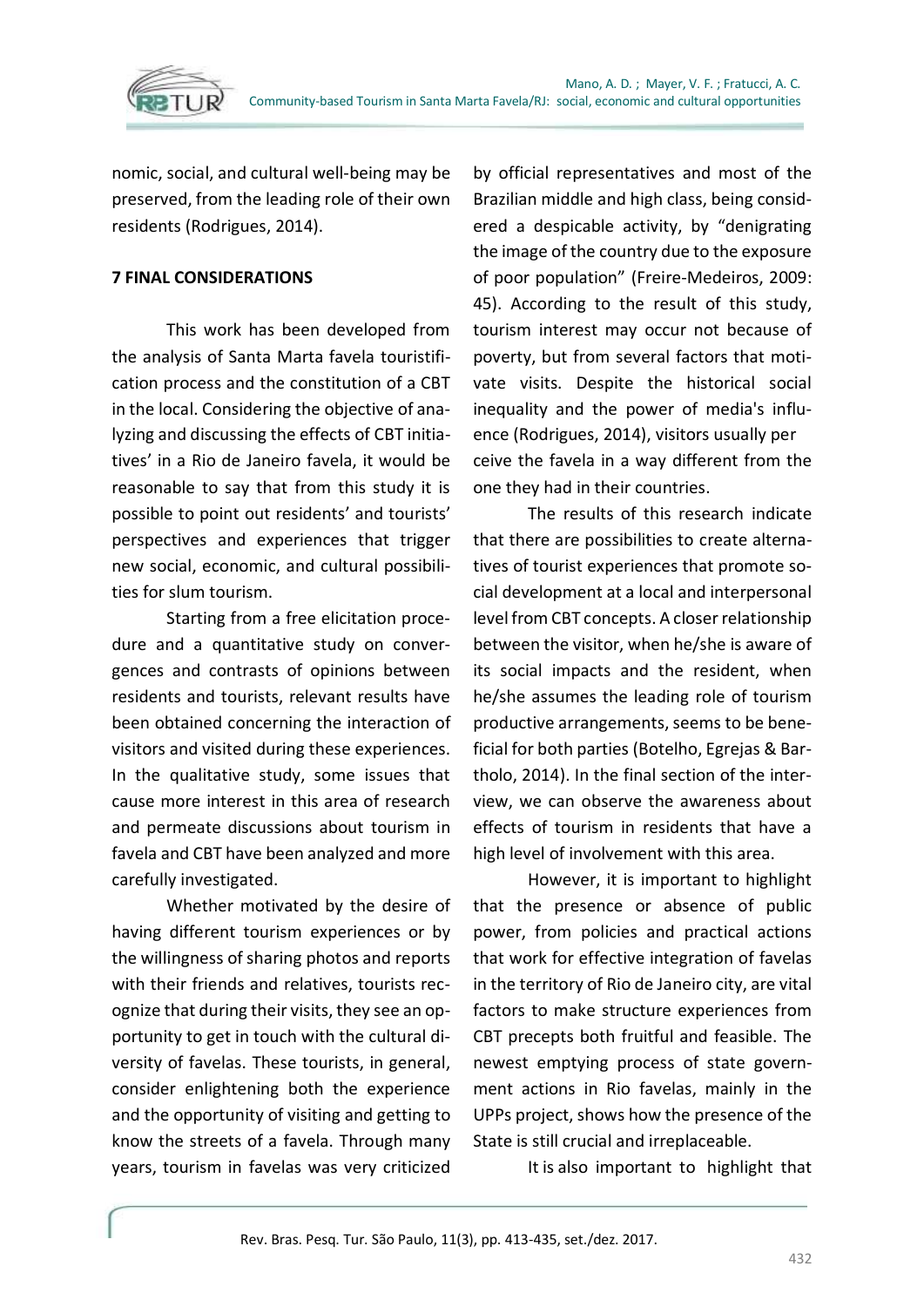

different profiles of tourists and relationships dynamics between tourists and residents have been through a constant process of change. Despite the existence of a large variety of CBT's studies, the number of studies considering urban environments such as favelas has been quite small, as well as studies that focus on the leading role of residents in tourism local initiatives. The sustainability of these activities is also a relevant factor, mainly in terms of the perception of both impact and effects on these places.

#### **REFERENCES**

Benatti C. & Silva K. T. (2010). Identidade cultural e gestão participativa na atividade turística. Encontro Nacional de Turismo de Base Local. EN-CONTRO NACIONAL DE TURISMO DE BASE LO-CAL. 13., 2014. *Anais....* Juiz de Fora, MG, 10 a 13 de novembro de 2014. – Juiz de Fora.

Botelho, A. C. B.; Egrejas, M. & Bartholo, Roberto (2014). A turistificação da zona portuária do Rio de Janeiro, Brasil: por um turismo situado no Morro da Conceição. *Revista Brasileira de Pesquisa em Turismo*, 8(2), pp. 286-300.

Bursztyn, I. & Bartholo JR. R. S. (2012). O processo de comercialização do turismo de base comunitária no Brasil: desafios, potencialidades e perspectivas. *Sustentabilidade em Debate*, 3, p. 97-116.

Carvalho, F. C. & Silva, F. D. (2012). Turismo e favela: um estudo sobre a Favela Santa Marta e o papel das Unidades de Polícia Pacificadora no Rio de Janeiro. *Cadernos do PROARQ* – Programa de Pós-Graduação em Arquitetura, 19.

Catão, H. (2014) Turismo comunitário, tradicionalidade e reserva de desenvolvimento sustentável na defesa do território nativo: aventureiro – Ilha Grande/RJ. *Revista Brasileira de Pesquisa em Turismo*, 8(2), pp. 361-379.

Cejas, M. I. (2006). Tourism in shantytowns and slums: a new "contact zone" in the era of globalization. *Intercultural Communication Studies* XV, 2006. Available in:

<http://www.uri.edu/iaics/con-

tent/2006v15n2/20%20M%A8%AE-

nica%20In%A8%A6s%20Cejas.pdf>. Accessed in: 20/01/2016.

Cisne, R.; Gastal, S. (2011). Nueva visión sobre los itinerarios turísticos: Una contribución a partir de la complejidad. *Estudios y Perspectivas em Turismo*. 26, pp. 1449-1463.

Corrar, L. J., Paulo, E. & Filho, J. M. D. (Coord.) (2012). *Análise multivariada para cursos de Administração, Ciências Contábeis e Economia*. São Paulo: Atlas.

Creswell, John W. *Projeto de pesquisa:* métodos qualitativo, quantitativo e misto. 2ª Edição. Porto Alegre: Artmed, 2007.

Fabrino, N. H. (2013). *Turismo de base comunitária:* dos conceitos às práticas e das práticas aos conceitos. Dissertação (Mestrado) - Centro de Desenvolvimento Sustentável. Universidade de Brasília, Brasília.

Fratucci, A. C. (2008). Refletindo a dimensão espacial do turismo a partir das lógicas de apropriação dos espaços dos seus agentes sociais In: V Seminário Anptur, 5., 2008. *Anais...* Belo Horizonte.

Figueiredo, A. A.; Mayer, V. F.(2010). A imagem dos destinos turísticos: a cidade de São Paulo sob o olhar de jovens do Rio de Janeiro. *Turismo em Análise*. 21(3).

Freire-Medeiros, B. (2009). *Gringo na laje*: produção, circulação e consumo da favela turística. Rio de Janeiro: FGV.

Freire-Medeiros, B., Coelho, A. & Monteiro, L. (2012). *Turismo em favelas*: um desafio de sustentabilidade. Cadernos FGV Projetos, 7, pp. 108- 113.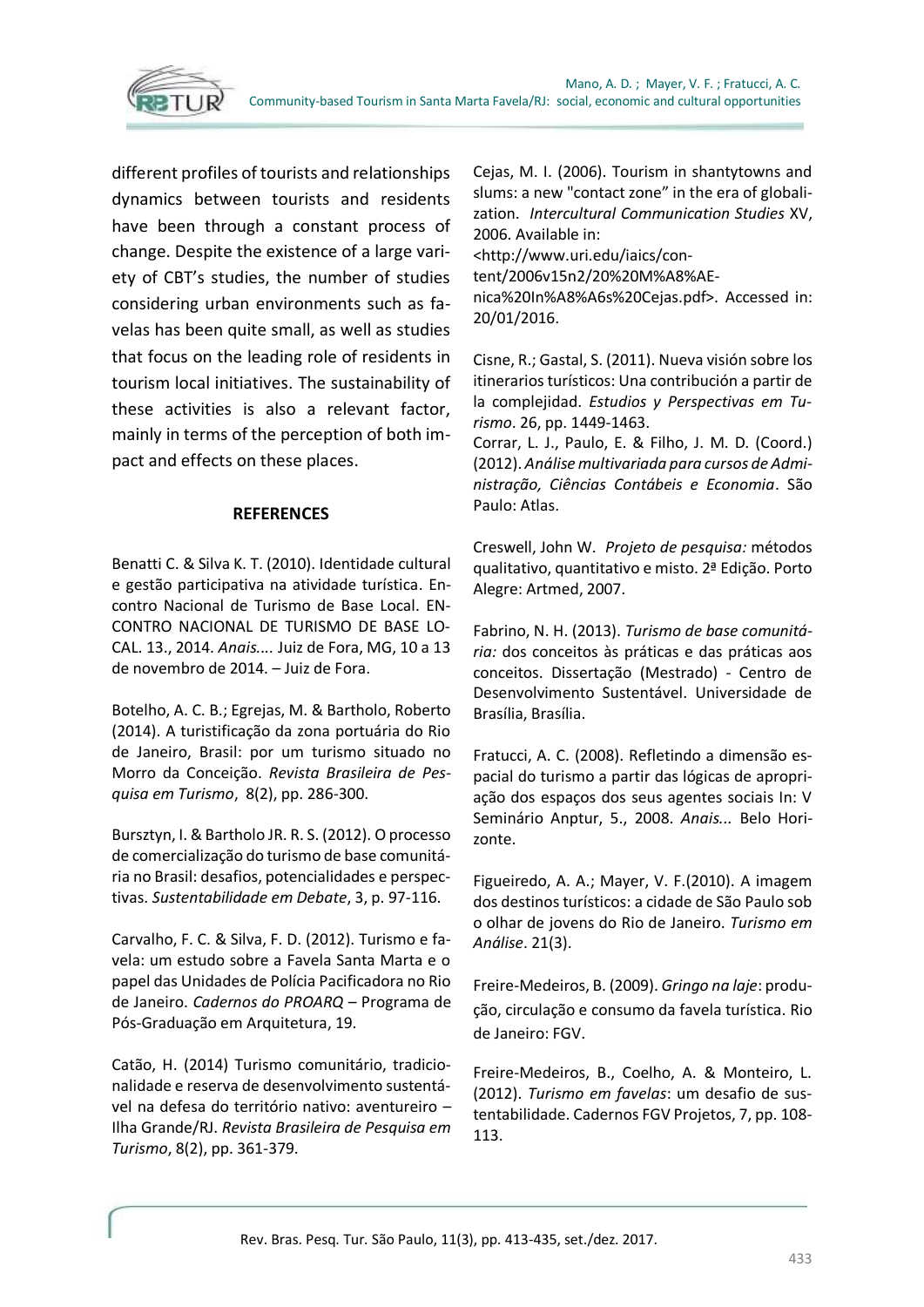

Freire-Medeiros, B., Vilarouca, M. G., Menezes, P. (2013) *International tourists in a pacified favela: profiles and atitudes*: the case of Santa Marta Rio de Janeiro. Die Erde (Berlin), 144, pp. 147-159.

Gaffney, C. T. (2013). Forjando os anéis: A paisagem imobiliária pré-olímpica no Rio de Janeiro. *emetropolis: Revista eletrônica de Estudos Urbanos e Regionais*, 15, p. 8-24.

Garcia, F. A., Macia R. C. & Vazques, A. B. (2015). Resident's attitudes towards the impacts of tourism. *Tourism Management Perspectives*, 13, pp. 33-40.

Gómez, C. R. P., Falcão, M. C., Castillo, L. A. G., Correia, S. N., Oliveira, V. M. (2015). Turismo de Base Comunitária como inovação social: congruência entre os constructos. *Revista de Turismo y Patrimonio Cultural*, 13(5), pp. 1213-1227.

Hair J.F.J., Anderson, R. E., Tathan, R. L & Black, W. C. (1998) *Multivariate data analysis.* 5ª ed. Prentice Hall, New Jersey.

Irving, M. A. (2009) Reinventando a reflexão sobre turismo de base comunitária – inovar é possível? In: *Turismo de base comunitária:* Diversidade de olhares e experiências brasileiras. Rio de Janeiro: Letra e Imagem, pp. 108-119.

Klepsch, L. (2010). *A critical analysis of slum tours: Comparing the existing offer in South Africa, Brazil, India and Kenya*. Master in Sciences and Tourism Management – Université Libre de Bruxelles – Institut de Gestion de L'Environnement et d"Amenagement du Territoire – Faculte des Sciences.

Knafoo, R. (1996). Turismo e território: por uma abordagem científica do turismo. IN: Rodrigues, A. A.B. *Turismo e geografia*: reflexões teóricas e enfoques regionais*.* São Paulo: Ed. Hucitec, 1996. p. 62-74.

LTDS (2011). *Relatório técnico:* marco referencial teórico para o turismo de base comunitária. laboratório de tecnologia e desenvolvimento Social. Rio de Janeiro: PEP/COPPE/UFRJ.

Ma, B. (2010). *A Trip into the controversy:* a study of slum tourism travel motivations. Penn Humanities Forum on Connections.

Machado, D.S.M. (2007). *Turismo de Favela e desenvolvimento sustentável*: um estudo do Turismo de Favela no bairro de Vila Canoa, Zona Sul do Rio de Janeiro. Dissertação (Mestrado em Serviço Social) – Departamento de Serviço Social da PUC-Rio.

Mekawy, M. A. (2012) Responsible Slum Tourism: Egyptian Experience. *Annals of Tourism Research*, 39 (4), pp. 2092–2113.

Menezes, P. V.(2014) Os rumores da pacificação: a chegada da UPP e as mudanças nos problemas públicos no Santa Marta e na Cidade de Deus. UFRJ – IFCS. *Dilemas: Revista de Estudos de Conflito e Controle Socia*l.

Nunkoo, R., Gursoy, D. (2012). Residents' support for tourism: an identity perspective. *Annals of Tourism Research*, 39(1), 243-268.

O'leary, S., Deegan, J. (2005) Ireland's image as a tourism destination in: France: attribute importance and performance. J*ournal of Travel Research*, 43, pp. 247- 256, fev.

Rodrigues, M. (2014) *Tudo junto e misturado*: O Almanaque da Favela: Turismo na Favela Santa Marta. Rio de Janeiro: Mar de Ideias. 1. Ed.

Sampaio, C. A. C. & Coriolano, L. N. (2009). Dialogando com experiências vivenciadas em Marraquech e América Latina para compreensão do turismo comunitário e solidário. *Revista Brasileira de Pesquisa em Turismo*. 3(1), pp. 4-24.

Sansolo, D. & Bursztyn, I. (2009). *Turismo de base comunitária*: potencialidade no espaço rural brasileiro. Turismo de base comunitária: Diversidade de olhares e experiências brasileiras. Rio de Janeiro: Letra e Imagem, pp. 142-161.

Sharpley, R. (2014). Host perceptions of tourism: A review of the research. *Tourism Management*, 42, pp. 37-49.